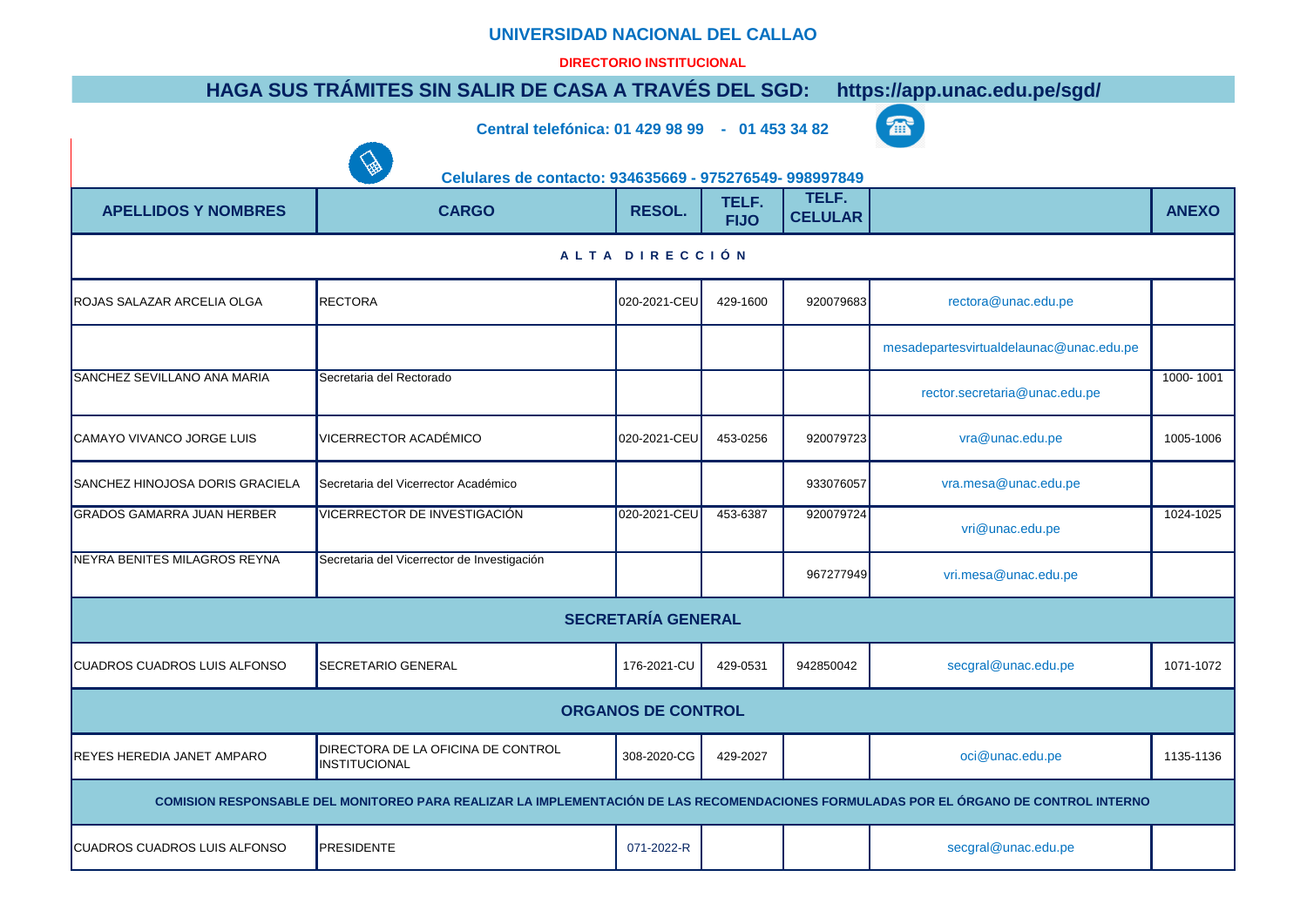| SÁNCHEZ PANTA JUAN ROMÁN                       | SECRETARIO                                                        | 071-2022-R  |          |           |                            |           |  |  |  |  |  |
|------------------------------------------------|-------------------------------------------------------------------|-------------|----------|-----------|----------------------------|-----------|--|--|--|--|--|
| CAMPAÑA MARTINO AUREA MARISOL                  | <b>MIEMBRO</b>                                                    | 071-2022-R  |          |           |                            |           |  |  |  |  |  |
| Calle Fiestas Rosa Natalia                     | Secretaria                                                        |             |          | 988690429 |                            |           |  |  |  |  |  |
|                                                | LIBRO DE RECLAMACIONES                                            |             |          |           |                            |           |  |  |  |  |  |
| CONCEPCION NEYRA ROBERTO DAVID                 | <b>RESPONSABLE DEL LIBRO DE RECLAMACIONES</b>                     | 049-2022-R  |          | 998662627 | rdconcepcionn@unac.edu.pe  |           |  |  |  |  |  |
| LLACTACONDOR DE LA CRUZ LIZ<br><b>GIOVANNA</b> | RESPONSABLE ALTERNA DEL LIBRO DE<br>RECLAMACIONES                 | 310-2022-R  |          | 987720920 |                            |           |  |  |  |  |  |
| ORGANO DE ASESORÍA DEL RECTOR                  |                                                                   |             |          |           |                            |           |  |  |  |  |  |
| AYALA SOLIS NIDIA ZORAIDA                      | DIRECTORA DE LA OFICINA DE ASESORIA<br><b>JURIDICA</b>            | 002-2022-R  | 465-2872 | 942032384 | oal@unac.edu.pe            | 1048-1049 |  |  |  |  |  |
| ALVARADO PERICHE ABEL GUSTAVO                  | <b>DIRECTOR DE LA OFICINA DE PLANIFICACIÓN Y</b><br>PRESUPUESTO   | 003-2022-R  | 453-4015 |           |                            |           |  |  |  |  |  |
| GUILLEN GALLEGOS MARITZA JUANA                 | Secretaria de la Oficina de Planificación y Presupuesto           |             | 453-4015 |           | opp.secretaria@unac.edu.pe | 1058-1059 |  |  |  |  |  |
|                                                | DIRECCION GENERAL DE ADMINISTRACIÓN                               |             |          |           |                            |           |  |  |  |  |  |
| <b>PAZOS PAZOS LUZMILA</b>                     | DIRECTORA GENERAL DE ADMINISTRACIÓN                               | 007-2022-CU | 453-1558 | 999761587 | diga@unac.edu.pe           | 1040-1041 |  |  |  |  |  |
|                                                | OFICINAS DE LA DIRECCIÓN GENERAL DE ADMINISTRACIÓN                |             |          |           |                            |           |  |  |  |  |  |
| COLLADO FELIX JUAN CARLOS                      | DIRECTOR DE LA OFICINA DE ABASTECIMIENTOS                         | 054-2022-R  | 453-3857 | 942053867 | oasa@unac.edu.pe           | 1044-1045 |  |  |  |  |  |
| HUARCAYA MERINO GERARDO<br><b>EDUARDO</b>      | DIRECTOR DE LA OFICINA DE INFRAESTRUCTURA<br><b>MANTENIMIENTO</b> | 054-2022-R  | 453-3335 | 942855304 | doim@unac.edu.pe           | 1055-1056 |  |  |  |  |  |
| JIMENEZ RAMIREZ DAVID                          | <b>DIRECTOR DE LA OFICINA DE CONTABILIDAD</b>                     | 054-2022-R  | 429-5308 | 942061118 | contabilidad@unac.edu.pe   | 1052-1053 |  |  |  |  |  |
| LUQUE DIPAS VALENTIN FAUSTINO                  | DIRECTOR DE LA OFICINA DE TESORERÍA                               | 054-2022-R  | 420-1874 | 942060618 | tesoreria@unac.edu.pe      | 1068-1069 |  |  |  |  |  |
| MARTINEZ SUASNABAR FELIX ALFREDO               | DIRECTOR DE LA OFICINA DE SERVICIOS                               | 054-2022-R  | 429-2081 | 940405792 | os@unac.edu.pe             |           |  |  |  |  |  |
| PEVES SOTO LAURA JISSELY                       | DIRECTORA DE LA OFICINA DE RECURSOS<br><b>HUMANOS</b>             | 054-2022-R  | 469-1875 | 942853126 | orh@unac.edu.pe            | 1062-1063 |  |  |  |  |  |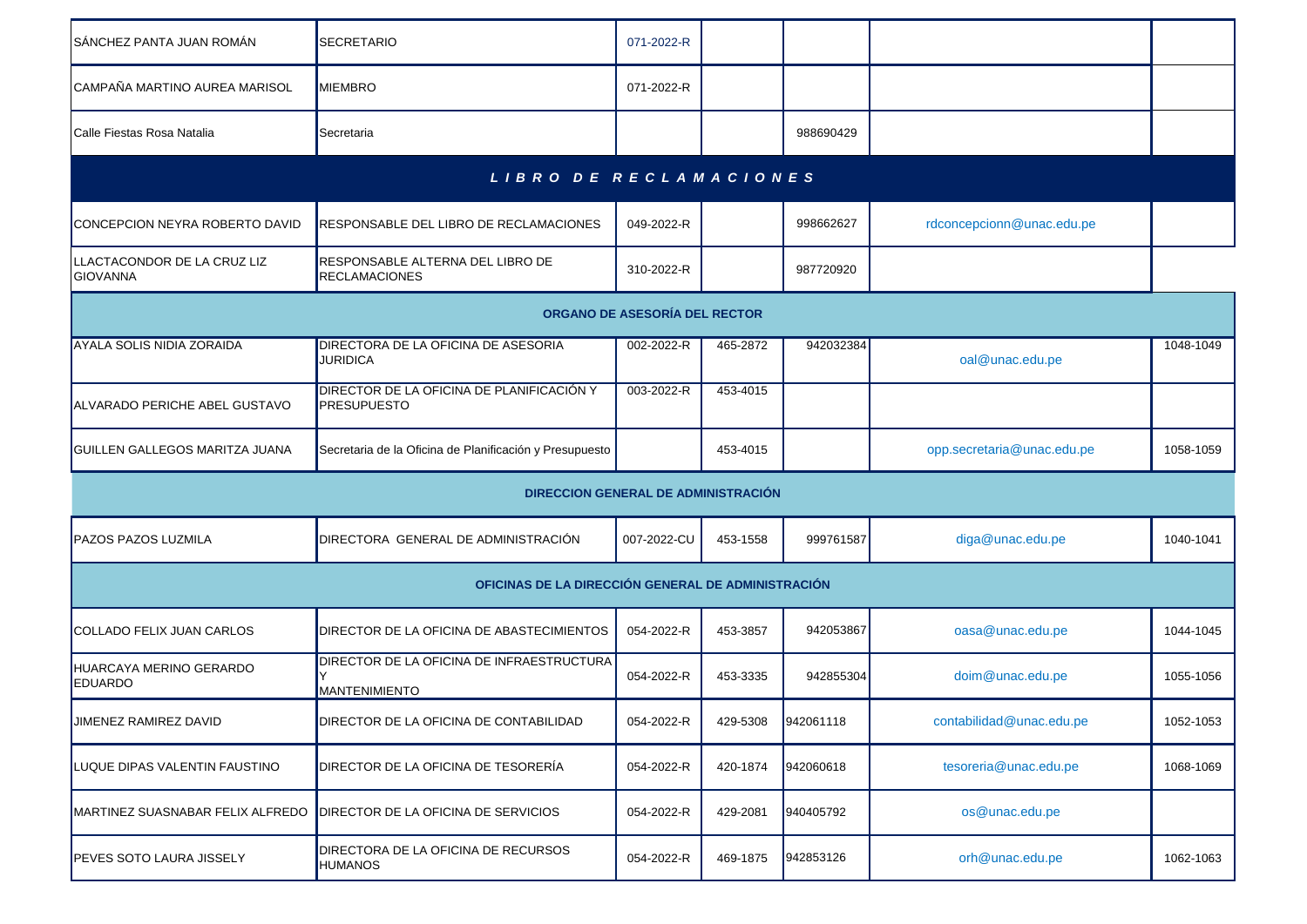| SANDOVAL PANDURO LLANETT           | DIRECTORA DE LA OFICINA DE GESTIÓN<br>PATRIMONIAL                                                                              | 054-2022-R  | 453-8732 | 942059119 | ogp@unac.edu.pe                         | 1096-1097 |  |  |  |
|------------------------------------|--------------------------------------------------------------------------------------------------------------------------------|-------------|----------|-----------|-----------------------------------------|-----------|--|--|--|
| <b>ORGANOS DE APOYO DEL RECTOR</b> |                                                                                                                                |             |          |           |                                         |           |  |  |  |
| VALDIVIA SÁNCHEZ LUIS ALBERTO      | DIRECTOR DE LA OFICINA DE COOPERACIÓN<br>NACIONAL E INTERNACIONAL                                                              | 061-2022-R  | 420-1125 | 942160708 | ocni@unac.edu.pe                        | 1124      |  |  |  |
| <b>DIAZ TAVERA ZOILA ROSA</b>      | DIRECTORA DE LA OFICINA DE SEGUIMIENTO AL<br>GRADUADO DE LA UNAC                                                               | 016-2022-R  |          |           | osg.director@unac.edu.pe                |           |  |  |  |
| OSORIO ESTEBAN JUAN RENATO         | DIRECTOR DE LA OFICINA DE TECNOLOGÍAS DE<br><b>INFORMACIÓN Y COMUNICACIÓN</b>                                                  | 064-2022-R  | 453-2696 | 970483046 | otic@unac.edu.pe                        | 1020-1021 |  |  |  |
| SACIGA PALOMINO CÉSAR VIDAL        | DIRECTOR DE LA OFICINA UNIVERSITARIA DE<br>EXTENSIÓN Y RESPONSABILIDAD SOCIAL                                                  | 063-2022-R  | 453-1685 | 942853368 | duers@unac.edu.pe                       | 1093-1078 |  |  |  |
| SILVA YSUSQUI FLOR DE MARIA        | DIRECTORA DE LA OFICINA DE RELACIONES<br>PÚBLICAS E IMAGEN INSTITUCIONAL                                                       | 056-2022-R  | 453-3482 | 942049339 | orpii@unac.edu.pe                       | 1066-1067 |  |  |  |
| YUPANQUI PÉREZ JOSÉ LUIS           | DIRECTOR DE LA OFICINA DE EDUCACIÓN<br><b>VIRTUAL DE LA UNAC</b>                                                               | 037-2022-R  |          | 942034206 | educacion.virtual@unac.edu.pe           |           |  |  |  |
| <b>ZUTA ARRIOLA NOEMI</b>          | DIRECTORA DE LA OFICINA UNIVERSITARIA DE<br>GESTIÓN Y ASEGURAMIENTO DE LA CALIDAD<br>(DUGAC)                                   | 657-2021-R  | 469-0778 |           | dugac@unac.edu.pe                       | 1091-1092 |  |  |  |
| VIGO INGAR KATIA                   | UNIDAD DE EVALUACIÓN DE LA CALIDAD<br>UNIVERSITARIA (DUGAC)                                                                    | 184-2021-CU |          |           |                                         |           |  |  |  |
| HUAMÁN MEJÍA MARÍA CELINA          | UNIDAD DE CAPACITACIÓN Y GESTIÓN DE LA<br>CALIDAD UNIVERSITARIA (DUGAC)                                                        | 184-2021-CU |          |           |                                         |           |  |  |  |
| MERINO LOZANO ALICIA LOURDES       | UNIDAD DE INFORMACIÓN Y COMUNICACIÓN (<br>DUGAC)                                                                               | 184-2021-CU |          |           |                                         |           |  |  |  |
|                                    | UNIDADES DE LAS DEPENDENCIAS DEL RECTORADO                                                                                     |             |          |           |                                         |           |  |  |  |
| ALVARADO PERICHE ABEL GUSTAVO      | JEFE DE LA UNIDAD DE PROGRAMACIÓN Y<br>EVALUACIÓN<br>PRESUPUESTAL                                                              | 136-2022-R  | 453-4015 |           |                                         |           |  |  |  |
| ASTORAY ALFARO BRENDA MADELEYN     | JEFA DEL ÁREA DE PROGRAMACIÓN<br>PRESUPUESTAL                                                                                  | 055-2022-R  | 453-4015 |           |                                         |           |  |  |  |
| AYALA SOLIS NIDIA ZORAIDA          | JEFA DE LA UNIDAD DE ASUNTOS<br><b>ADMINISTRATIVOS</b>                                                                         | 052-2022-R  | 465-2872 | 942032384 |                                         |           |  |  |  |
| CONCEPCION NEYRA ROBERTO DAVID     | יוסוסי עוספי <i>בבים שמשוו</i> וס מברשים דבש<br>ADMINISTRACIÓN<br>DOCUMENTARIA DE LA OFICINA DE SECRETARIA<br>$C$ <sub>L</sub> | 049-2022-R  | 429-0531 |           |                                         |           |  |  |  |
| CUADROS CUADROS LUIS ALFONSO       | JEFE DE LA UNIDAD TRÁMITE DOCUMENTARIO                                                                                         | 050-2022-R  | 429-0531 | 942850042 | mesadepartesvirtualdelaunac@unac.edu.pe |           |  |  |  |
| <b>FLORES ZAPATA JIM ALEXANDER</b> | JEFE DEL AREA DE EVALUACION PRESUPUESTAL                                                                                       | 055-2022-R  | 453-4015 |           |                                         |           |  |  |  |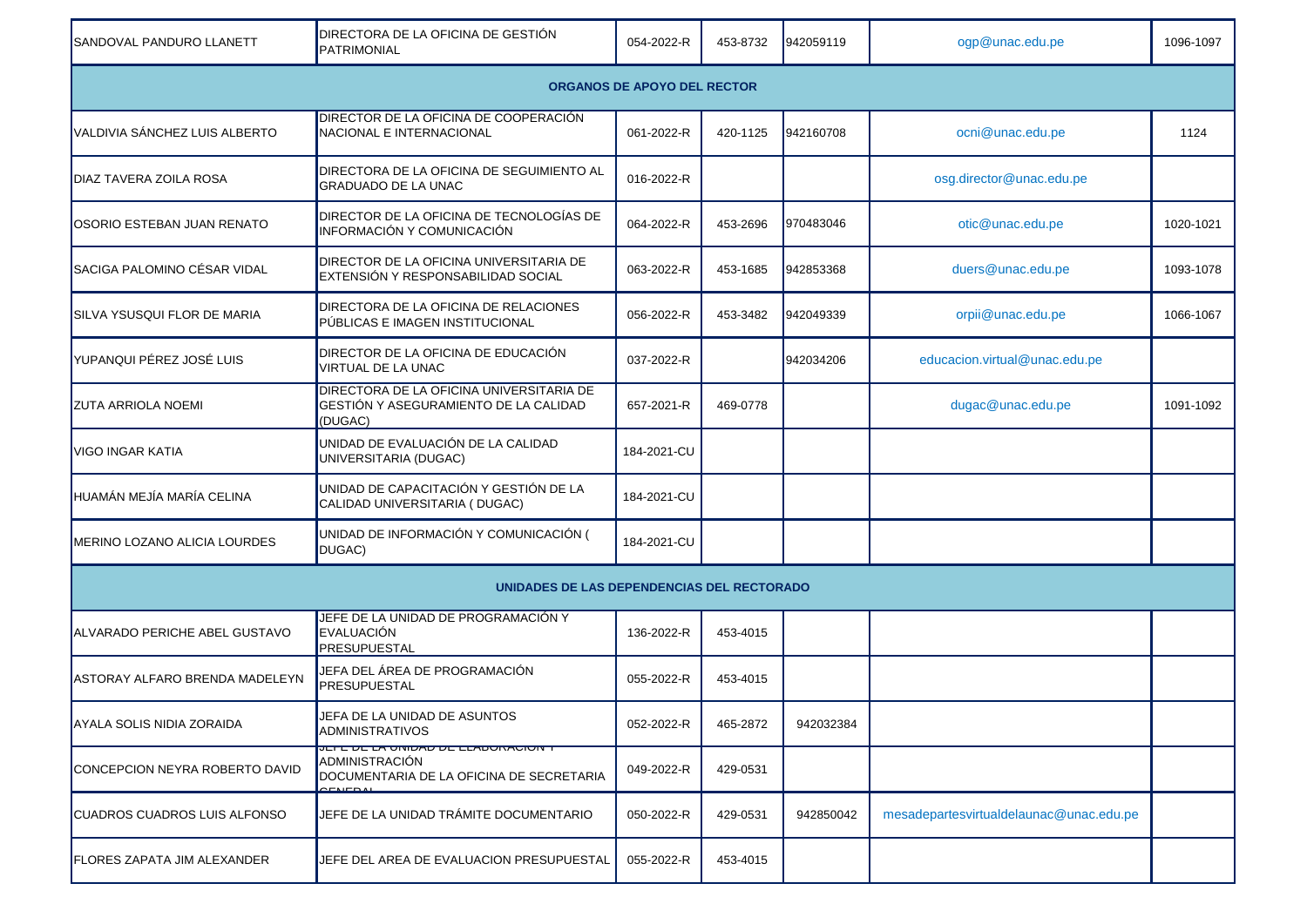| LLACTACONDOR DE LA CRUZ LIZ<br><b>GIOVANNA</b>             | JEFA DE LA UNIDAD DE CERTIFICACIONES Y<br><b>RESOLUCIONES</b>                             | 045-2022-R | 453-1712 | 987720920 | unidad.gt@unac.edu.pe      |  |  |  |  |
|------------------------------------------------------------|-------------------------------------------------------------------------------------------|------------|----------|-----------|----------------------------|--|--|--|--|
| LOPEZ CHAPARRO BETTY                                       | <b>BOLSA DE TRABAJO</b>                                                                   |            |          | 975555057 | bolsadetrabajo@unac.edu.pe |  |  |  |  |
| MACASSI VÁSQUEZ DORIS ELIZABETH                            | JEFA DEL ÓRGANO DE CONTROL ECONÓMICO<br>FINANCIERO DEL ÓRGANO DE CONTROL<br>INSTITUCIONAL | 194-2022-R | 429-2027 |           |                            |  |  |  |  |
| POCLIN LOPEZ NINA ISABEL                                   | JEFA DE LA UNIDAD DE PLANEAMIENTO                                                         | 055-2022-R | 4534015  |           |                            |  |  |  |  |
| RODRIGUEZ CAJALEÓN LICED NANCY                             | JEFA DE LA UNIDAD DE CONTROL ECONÓMICO Y<br><b>FINANCIERO</b>                             |            | 453-4015 |           |                            |  |  |  |  |
| <b>RUGEL HUAMAN KATHERINE GIULIANA</b><br><b>GERALDINE</b> | JEFA DE LA UNIDAD DE RACIONALIZACION                                                      | 055-2022-R | 453-4015 |           |                            |  |  |  |  |
| SALAZAR CANCHANYA KELLY RUTH                               | JEFA DE LA UNIDAD DE ESTADISTICA                                                          | 055-2022-R | 453-4015 |           | krsalazarc1@unac.edu.pe    |  |  |  |  |
| <b>SILVA YSUSQUI FLOR DE MARIA</b>                         | JEFA DE LA UNIDAD DE RELACIONES PÚBLICAS E<br><b>IMAGEN INSTITUCIONAL</b>                 | 053-2022-R | 453-3482 | 942049339 |                            |  |  |  |  |
| VEGA FUERTES JACQUELINE FANNY                              | JEFA DE LA UNIDAD DE ASUNTOS JUDICIALES                                                   | 052-2022-R | 465-2872 |           |                            |  |  |  |  |
|                                                            | COMITÉ DE ADMINISTRACIÓN DEL FONDO EDUCATIVO DEL CALLAO (CAFED)                           |            |          |           |                            |  |  |  |  |
| NUNURA CHULLY JUAN BAUTISTA                                | <b>REPRESENTANTE</b>                                                                      | 290-2022-R |          |           | jbnunurac@unac.edu.pe      |  |  |  |  |
|                                                            | UNIDADES DE LA DIRECCIÓN GENERAL DE ADMINISTRACIÓN                                        |            |          |           |                            |  |  |  |  |
| CASTRO GRADOS MILAGROS DEL<br><b>ROSARIO</b>               | JEFA DE LA UNIDAD DE EGRESOS                                                              | 047-2022-R | 420-1874 | 982672285 |                            |  |  |  |  |
| LUQUE DIPAS VALENTIN FAUSTINO                              | JEFE DE LA UNIDAD DE TESORERIA                                                            | 054-2022-R | 420-1874 |           |                            |  |  |  |  |
| GARCÍA COTRINA MARCO ANTONIO                               | JEFE DEL AREA DE SERVICIOS AUXILIARES                                                     | 047-2022-R | 4292081  | 952634992 |                            |  |  |  |  |
| PEVES SOTO LAURA JISSELY                                   | JEFA DE LA UNIDAD DE REMUNERACIONES Y<br><b>BENEFICIOS SOCIALES</b>                       | 047-2022-  | 4691875  | 942853126 | unidad.remybs@unac.edu.pe  |  |  |  |  |
| GARCIA MIRANDA ENID BETSABÉ                                | JEFA DE LA UNIDAD DE CONTROL<br>PRESUPUESTAL<br>DE OFICINA DE CONTABILIDAD                | 047-2022-R | 4295308  |           |                            |  |  |  |  |
| JIMENEZ RAMIREZ DAVID                                      | JEFE DE LA UNIDAD DE CONTABILIDAD                                                         | 054-2022-R | 4295308  |           |                            |  |  |  |  |
| HUARCAYA MERINO GERARDO<br><b>EDUARDO</b>                  | JEFE DE LA UNIDAD DE PROYECTOS Y OBRAS                                                    | 054-2022-R | 4533335  |           |                            |  |  |  |  |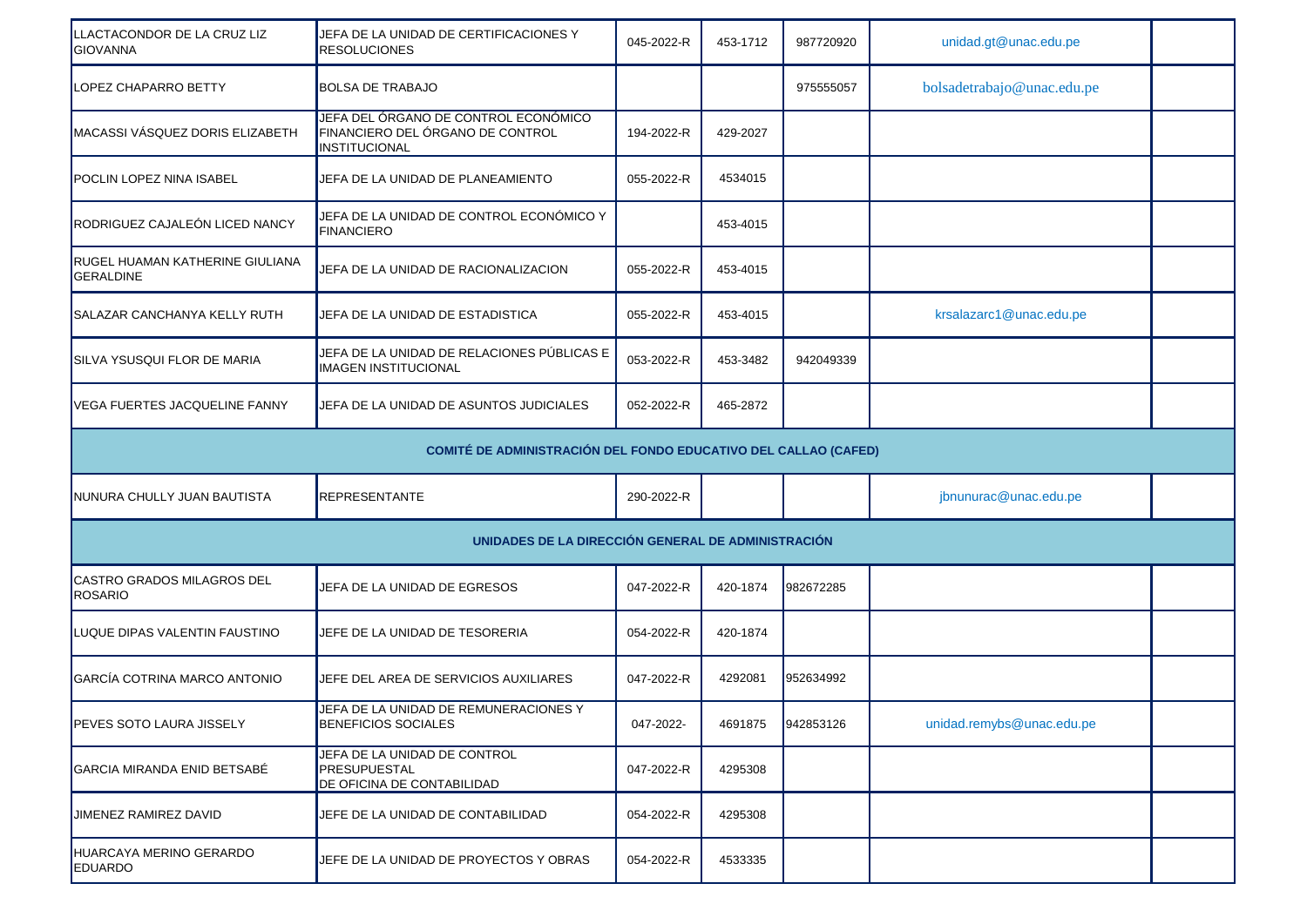| HUAMÁN LEIVA GUALBERTO                               | JEFE DE LA UNIDAD DE REGISTRO Y CONTROL<br><b>PATRIMONIAL</b>                 | 047-2022-R  | 453-8732 | 996-533-836 |                              |           |  |  |  |
|------------------------------------------------------|-------------------------------------------------------------------------------|-------------|----------|-------------|------------------------------|-----------|--|--|--|
| LOAYZA DIAZ DE SALAS MELISSA                         | JEFA DE LA UNIDAD DE INTEGRACIÓN CONTABLE                                     | 047-2022-R  | 4295308  |             |                              |           |  |  |  |
| <b>ROJAS ACOSTA MAYLEEN LYLI</b>                     | JEFA DEL AREA DE ALMACEN CENTRAL                                              | 047-2022-R  | 4292081  |             | almacen.central@unac.edu.pe  |           |  |  |  |
| <b>ZEGARRA MURGA DIANA CLEMENTINA</b>                | JEFA DE LA UNIDAD DE CAPACITACIÓN DE LA<br>ORH.                               | 047-2022-R  | 4691875  | 942-853-126 | orh@unac.edu.pe              |           |  |  |  |
| <b>RAFAEL FERNANDEZ FELICITA</b><br><b>MARGARITA</b> | JEFA DE LA UNIDAD DE EVALUACION Y CONTROL<br>DE ESCALAFÓN                     | 047-2022-R  |          | 948-519-007 | unidad.escalafon@unac.edu.pe | 1054      |  |  |  |
|                                                      | JEFA DE LA UNIDAD DE MARGESÍ DE BIENES E<br><b>INMUEBLES</b>                  |             |          |             |                              |           |  |  |  |
| ISIFUENTES LAVY ROSA MARÍA                           | JEFA DE LA UNIDAD DE ABASTECIMIENTOS                                          | 350-2022-R  | 453-3857 |             |                              |           |  |  |  |
| ORGANOS DE LÍNEA DEL VICERRECTORADO ACADÉMICO        |                                                                               |             |          |             |                              |           |  |  |  |
| <b>FARFAN AGUILAR JOSÉ ANTONIO</b>                   | DIRECTOR DE LAOFICINA DE BIENESTAR<br><b>UNIVERSITARIO</b>                    | 009-2022-R  | 465-1453 | 942054520   | obu@unac.edu.pe              | 1013-1014 |  |  |  |
| GOMERO OSTOS NÉSTOR                                  | DIRECTOR DEL CENTRO DE IDIOMAS                                                | 009-2022-R  | 429-1931 | 942047173   | ciunac@unac.edu.pe           | 1010-1011 |  |  |  |
| <b>IMENDOZA APAZA FERNANDO</b>                       | DIRECTOR DE LA OFICINA DE DESARROLLO<br><b>DOCENTE E</b><br><b>INNOVACIÓN</b> | 009-2022-R  |          |             | oddi@unac.edu.pe             | 1018      |  |  |  |
| MORALES CHALCO OSMART RAÚL                           | DIRECTOR DE LA OFICINA DE EDUCACIÓN A<br><b>DISTANCIA</b>                     | 009-2022-R. |          | 945372228   | oed@unac.edu.pe              | 1019      |  |  |  |
| NIEVES BARRETO CONSTANTINO<br>MIGUEL                 | DIRECTOR DE LA OFICINA DE SERVICIOS<br><b>ACADÉMICOS</b>                      | 009-2022-R  | 429-3511 |             | osa@unac.edu.pe              | 1104-1105 |  |  |  |
| RASILLA ROVEGNO JOSÉ RICARDO                         | DIRECTOR DEL CENTRO PRE UNIVERSITARIO                                         | 090-2022-R  | 453-9825 |             | cepre@unac.edu.pe            | 1079-1080 |  |  |  |
| REINOSO PALACIOS ARTEMIO RUBÉN                       | DIRECTOR DE LA OFICINA DE REGISTROS Y<br><b>ARCHIVOS</b><br>ACADÉMICOS        | 009-2022-R  | 4293941  | 942054520   | oraa@unac.edu.pe             | 1099-1100 |  |  |  |
|                                                      | UNIDADES DEL VICERRECTORADO ACADÉMICO                                         |             |          |             |                              |           |  |  |  |
| BELLO FLORES NANCY VERÓNICA                          | JEFA DE LA UNIDAD DE REGISTROS ACADÉMICOS                                     | 024-2022-R  | 429-3941 | 989830488   |                              |           |  |  |  |
| CERRÓN RENGIFO NATIVIDAD YSABEL                      | JEFA DE LA UNIDAD DE SERVICIO SOCIAL                                          | 046-2022-R  | 4547531  | 941986751   | obu.uss@unac.edu.pe          |           |  |  |  |
| CUPEN MARTÍNEZ JOSÉ GUALBERTO                        | JEFE DE LA UNIDAD DEL CENTRO DE IDIOMAS                                       | 351-2022-R. | 429-1931 |             |                              |           |  |  |  |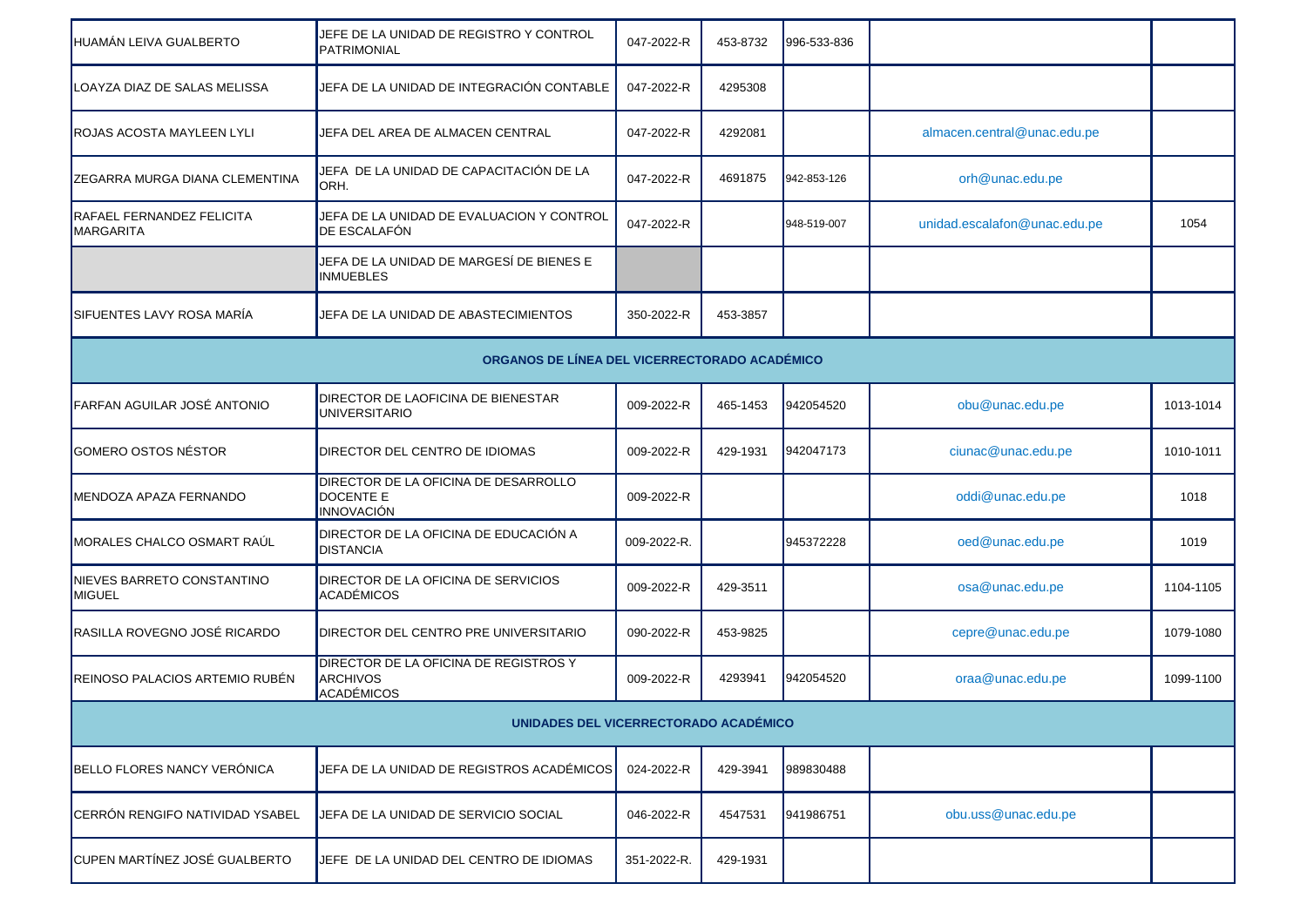| GUARDIÁN ZENITAGOYA CARLA LIANA | JEFA DE LA UNIDAD DE COMEDOR Y RESIDENCIA                                                                                 | 046-2022-R               | 465-1453 | 997296123 | obu.ucru@unac.edu.pe             |      |  |  |  |  |
|---------------------------------|---------------------------------------------------------------------------------------------------------------------------|--------------------------|----------|-----------|----------------------------------|------|--|--|--|--|
| HUAMÁN CÁRDENAS PAUL VICTOR     | JEFE DE LA UNIDAD DE BIBLIOTECA CENTRAL                                                                                   | 312-2022-R               | 429-3511 |           | osa@unac.edu.pe                  |      |  |  |  |  |
| OVIEDO ALVAREZ ANA MARÍA        | SERVICIO DE PSICOLOGÍA                                                                                                    |                          |          | 995572063 | amoviedoa@unac.edu.pe            |      |  |  |  |  |
| REINOSO PALACIOS ARTEMIO RUBÉN  | JEFE DE LA UNIDAD DE ARCHIVO GENERAL                                                                                      | 051-2022-R               | 429-3941 |           | oraa.archivo.general@unac.edu.pe |      |  |  |  |  |
| SCIPIÓN PACHECO JUAN MANUEL     | JEFE DE LA UNIDAD CENTRO DE SALUD                                                                                         | 046-2022-R               | 465-1453 | 989077345 | obu.ucs@unac.edu.pe              |      |  |  |  |  |
| VILLEGAS BERNALES JUAN JOSÉ     | JEFE DE LA UNIDAD DE RECREACIÓN, CULTURA Y<br><b>DEPORTE</b>                                                              | 046-2022-R               | 465-1453 | 954927163 | obu.urcd@unac.edu.pe             |      |  |  |  |  |
|                                 | <b>VICERRECTORADO DE INVESTIGACIÓN</b>                                                                                    |                          |          |           |                                  |      |  |  |  |  |
|                                 | ORGANOS DE APOYO DEL VICERRECTORADO DE INVESTIGACIÓN                                                                      |                          |          |           |                                  |      |  |  |  |  |
| AGUILAR LOYAGA SANTIAGO RODOLFO | <b>DIRECTOR EDITORIAL UNIVERSITARIA</b>                                                                                   | 010-2022-R               | 559-8365 | 942027468 | director.eu@unac.edu.pe          |      |  |  |  |  |
|                                 | <b>COMITÉ ASESOR DEL VICERRECTORADO DE INVESTIGACIÓN</b>                                                                  |                          |          |           |                                  |      |  |  |  |  |
| BAILÓN NEIRA RODOLFO CÉSAR      | DIRECTOR DEL INST. DE INVESTIGACIÓN DE<br>ESPECIALIZACIÓN EN AGRO-INDUSTRIA (IIEA)                                        | 010-2022-R               | 465-2325 |           | vri.iiea@unac.edu.pe             | 1075 |  |  |  |  |
| MEDINA COLLANA JUAN TAUMATURGO  | DIRECTOR DE LA OFICINA DE EVALUACIÓN,<br>TRANSFERENCIA, TECNOLÓGICA Y PATENTES<br>(DETTP)                                 | 010-2022-R               | 453-1161 | 951502138 | patente.vri@unac.edu.pe          | 1032 |  |  |  |  |
| MENDOZA NOLORBE JUAN NEIL       | DIRECTOR DE LA OFICINA DE CAPACITACIÓN (OC)                                                                               | 010-2022-R               |          |           |                                  |      |  |  |  |  |
| NARCISO GÓMEZ KENNEDY           | DIRECTOR DE LA OFICINA DE GESTIÓN DE LA<br>INVESTIGACIÓN (DGI)                                                            | 010-2022-R               |          | 942636203 | director.ogi@unac.edu.pe         | 1030 |  |  |  |  |
| RAMIREZ VÉLIZ JUAN FRANCISCO    | <b>DIRECTOR DEL INSTITUTO CENTRAL DE</b><br>INVESTIGACIÓN DE CIENCIA Y TECNOLOGIA<br>(ICICYT)                             | 010-2022-R               | 465-1822 | 942021499 | icicyt@unac.edu.pe               | 1138 |  |  |  |  |
|                                 | UNIDADES DEL VICERRECTORADO DE INVESTIGACIÓN                                                                              |                          |          |           |                                  |      |  |  |  |  |
| OZANO PAJUELO LUIS ALBERTO      | JEFE DEL REPOSITORIO INSTITUCIONAL DIGITAL                                                                                | 010-2022-R               | 4299749  |           | repositorio@unac.edu.pe          | 1160 |  |  |  |  |
| LOZANO PAJUELO LUIS ALBERTO     | JEFE DE LA UNIDAD DE INVESTIGACIÓN DE<br>ESPECIALIZACIÓN DEL INSTITUTO DE INVEST. DE<br>ESPECIALIZACIÓN EN AGRO INDUSTRIA | 008-2022-R               | 465-2325 |           | vri.iiea@unac.edu.pe             |      |  |  |  |  |
| NEYRA BENITES MILAGROS REYNA    | JEFA DE LA UNIDAD DE TRABAJOS DE<br><b>INVESTIGACIÓN DEL ICICYT</b>                                                       | 011-2022-R               | 465-1822 | 967277949 | icicyt.uti@unac.edu.pe           |      |  |  |  |  |
|                                 |                                                                                                                           | <b>ORGANOS AUTÓNOMOS</b> |          |           |                                  |      |  |  |  |  |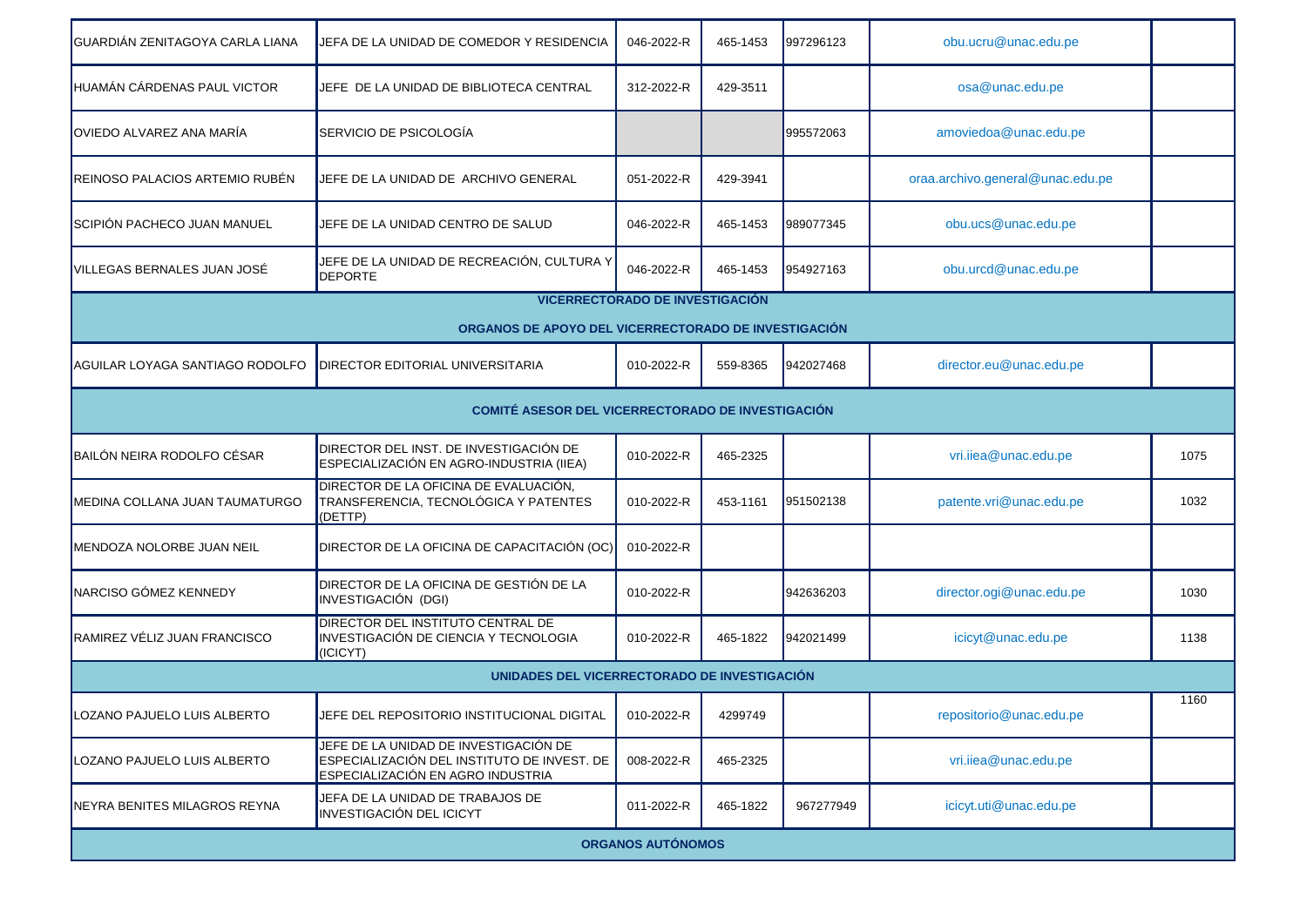| CORREA SILVA EDWARD GERARDO                                      | PRESIDENTE DE LA COMISIÓN PERMANENTE DE<br>FISCALIZACIÓN    | 003-2022-AU  |           | 990016708 | ofic.cpf@unac.edu.pe                    | 1086      |  |  |  |
|------------------------------------------------------------------|-------------------------------------------------------------|--------------|-----------|-----------|-----------------------------------------|-----------|--|--|--|
| ARELLANO UBILLUZ PABLO<br><b>GODOFREDO</b>                       | PRESIDENTE DEL COMITÉ ELECTORAL<br><b>UNIVERSITARIO</b>     | 002-2022-AU  | 453-1873  |           | ceu@unac.edu.pe                         | 1087-1088 |  |  |  |
| <b>GUERRERO ROLDÁN FELIX ALFREDO</b>                             | <b>DEFENSORIA UNIVERSITARIA</b>                             | 006-022-AU   | 956257454 | 999487465 | odu@unac.edu.pe                         | 1089      |  |  |  |
| CÁCEDA AYLLÓN ROGELIO CÉSAR                                      | PRESIDENTE DEL TRIBUNAL DE HONOR<br>UNIVERSITARIO           | 004-2022-AU  | 420-1452  | 993612732 | tribunal.honor@unac.edu.pe              | 1110      |  |  |  |
| DURAND GONZÁLES CÉSAR ÁNGEL                                      | DIRECTOR EJECUTIVO DE LA OFICINA DE<br>ADMISIÓN             | 668-2021-R   | 453-2008  | 942020374 | direccion.comision.admision@unac.edu.pe |           |  |  |  |
| SECRETARÍA TÉCNICA DE PRODECIMIENTO ADMINISTRATIVO DISCIPLINARIO |                                                             |              |           |           |                                         |           |  |  |  |
| PERICHE YARLEQUÉ EDUARDO                                         | SECRETARIO TÉCNICO                                          | 072-2022-R   |           |           |                                         |           |  |  |  |
| <b>COMISIÓN DE ADMISIÓN</b>                                      |                                                             |              |           |           |                                         |           |  |  |  |
| ROCHA FERNÁNDEZ VICTOR EDGARDO                                   | PRESIDENTE DE LA COMISIÓN DE ADMISIÓN                       | 096-2022-R   | 652-1398  | 942025638 | comisiondeadmision@unac.edu.pe          | 1083-1084 |  |  |  |
| CALERO BRIONES MÁXIMO ESTANISLAO SECRETARIO                      |                                                             | 096-2022-R   |           |           |                                         |           |  |  |  |
| ALFARO RODRÍGUEZ CARLOS<br><b>HUMBERTO</b>                       | <b>TESORERO</b>                                             | 096-2022-R   |           |           |                                         |           |  |  |  |
|                                                                  | ORGANOS DE LÍNEA - MESA DE PARTES                           |              |           |           |                                         |           |  |  |  |
| <b>GARCIA TALLEDO ENRIQUE GUSTAVO</b><br>(E)                     | DIRECTOR DE LA ESCUELA DE POSGRADO                          | 022-2022-R   |           | 989931917 | posgrado@unac.edu.pe                    |           |  |  |  |
| <b>MIRANDA HERRERA NELLY</b>                                     | SECRETARIA DE LA ESCUELA DE POSGRADO                        |              | 453-8032  |           | posgrado@unac.edu.pe                    | 1113-1114 |  |  |  |
| TARAZONA PADILLA JULIO WILMER                                    | DECANO DE LA FACULTAD DE CIENCIAS<br><b>ADMINISTRATIVAS</b> | 017-2020-CEU |           | 942053650 | fca.decanato@unac.edu.pe                |           |  |  |  |
| LUJAN RUIZ TERESITA DEL NIÑO JESUS SECRETARÍA DEL DECANATO FCA   |                                                             |              | 429-7296  | 986784415 | fca.mesa@unac.edu.pe                    | 2000-2001 |  |  |  |
| SALAZAR SANDOVAL FREDY VICENTE                                   | DECANO DE LA FACULTAD DE CIENCIAS<br><b>CONTABLES</b>       | 036-2020-CEU | 982307387 | 942853683 | fcc.decanato@unac.edu.pe                |           |  |  |  |
| <b>BACKUS TOMASICH CARMEN MERIDA</b>                             | SECRETARÍA DEL DECANATO FCC                                 |              | 429-6086  |           | fcc.mesa@unac.edu.pe                    | 2020-2021 |  |  |  |
| CARO ANCHAY AUGUSTO                                              | DECANO DE LA FACULTAD DE CIENCIAS<br><b>ECONÓMICAS</b>      | 018-2020-CEU |           | 942050182 | fce.decanato@unac.edu.pe                |           |  |  |  |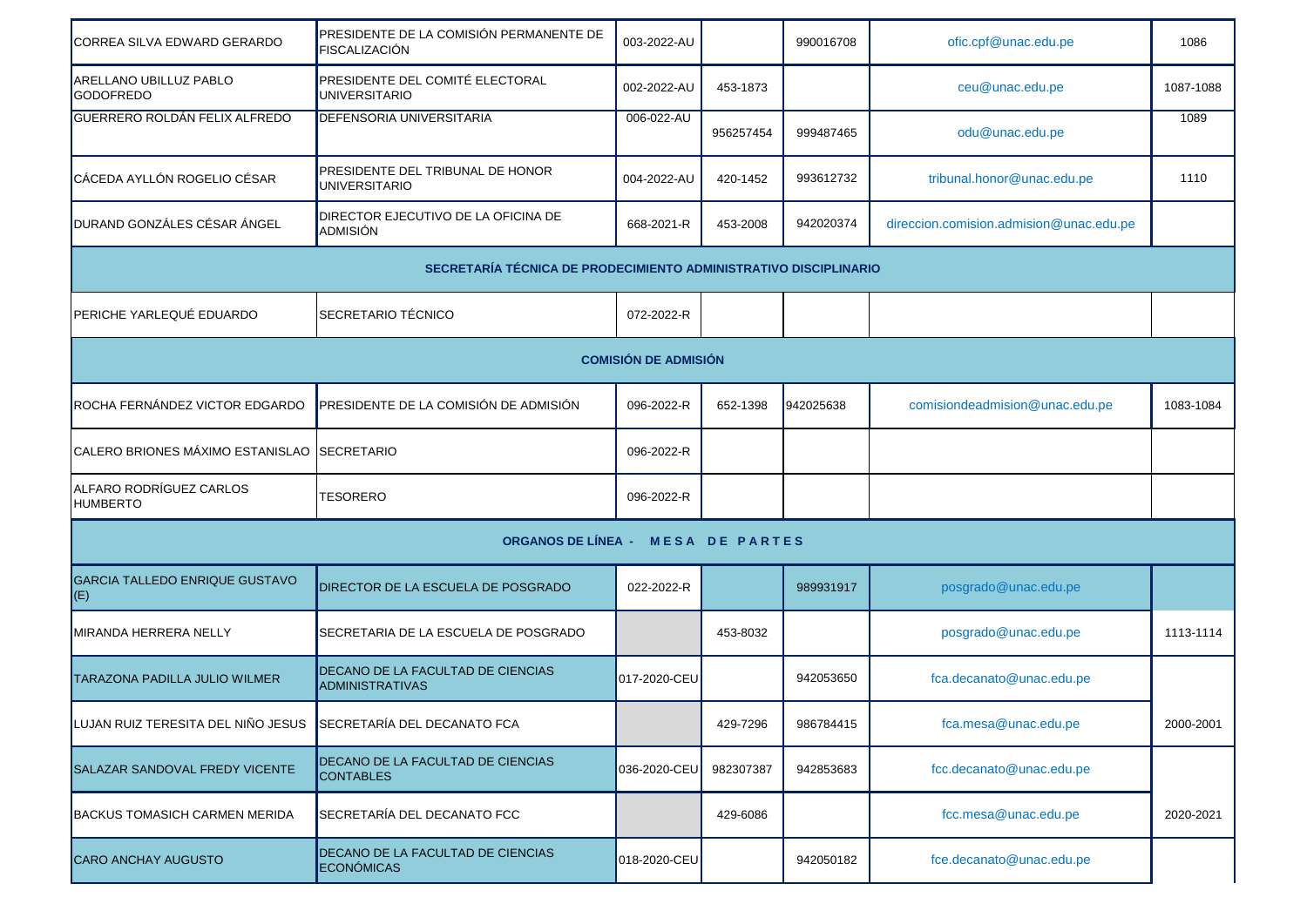| SALDAÑA AGREDA EVELYN ROXANA        | SECRETARÍA DEL DECANATO FCE                                                               |                       | 420-0219 | 949706103 | fce.mesa@unac.edu.pe               | 2060-2061 |  |  |
|-------------------------------------|-------------------------------------------------------------------------------------------|-----------------------|----------|-----------|------------------------------------|-----------|--|--|
| FERRER PEÑARANDA LUCIO ARNULFO      | DECANO DE LA FACULTAD DE CIENCIAS DE LA<br><b>SALUD</b>                                   | 022-2021-CEU          |          |           | fcs.decanato@unac.edu.pe           |           |  |  |
| <b>MONTES VEGA DEMETRIA</b>         | SECRETARÍA DEL DECANATO FCS                                                               |                       | 453-0467 |           | fcs.mesa@unac.edu.pe               | 2040-2041 |  |  |
| MENDEZ VELASQUEZ JUAN ABRAHAM       | DECANO DE LA FACULTAD DE CIENCAS<br><b>NATURALESY</b><br>MATEMÁTICA                       | 021-2021-CEU          |          | 942038461 | fcnm.decanato@unac.edu.pe          |           |  |  |
| CARMEN VALIENTE HEIDI DANITZA       | SECRETARÍA DEL DECANATO FCNM                                                              |                       | 429-7178 |           | fcnm.mesa@unac.edu.pe              | 2081-2082 |  |  |
| <b>BARRETO PIO CARMEN ELIZABETH</b> | DECANA DE LA FACULTAD DE INGENIERÍA<br><b>AMBIENTAL Y RECURSOS NATURALES</b>              | 019-2020-CEU          |          | 942857139 | fiarn.decanato@unac.edu.pe         |           |  |  |
| LUNA RENGIFO ROSARIO                | SECRETARÍA DEL DECANATO FIARN                                                             |                       | 453-0647 |           | fiarn.mesa@unac.edu.pe             | 2100-2101 |  |  |
| <b>TERAN DIANDERAS CIRO ITALO</b>   | DECANO DE LA FACULTAD DE INGENIERÍA<br>ELÉCTRICA Y ELECTRÓNICA                            | 071-2019-CEU          |          | 942856115 | fiee.decanato@unac.edu.pe          |           |  |  |
| <b>PORRO AYALA MERCEDES</b>         | SECRETARÍA DEL DECANATO FIEE                                                              |                       | 453-0165 | 989435019 | fiee.mesa@unac.edu.pe              | 2120-2121 |  |  |
| AMAYA CHAPA ALEJANDRO DANILO        | DECANO DE LA FACULTAD DE INGENIERÍA<br><b>INDUSTRIAL Y</b><br><b>DE SISTEMAS</b>          | 058-2019-CEU          |          | 942048336 | fiis.decanato@unac.edu.pe          |           |  |  |
| <b>DIONICIO RIQUELME GLORIA</b>     | SECRETARÍA DEL DECANATO FIIS                                                              |                       | 469-0701 |           | fiis.mesa@unac.edu.pe              | 2140-2141 |  |  |
| LARA MARQUEZ JUAN MANUEL            | DECANO DE LA FACULTAD DE INGENIERÍA<br>MECÁNICA Y DE ENERGÍA                              | 035-2020-CEU <b>I</b> |          | 943895493 | fime.decanato@unac.edu.pe          |           |  |  |
| <b>VIDAURRE DE DIOS AMELIA</b>      | SECRETARÍA DEL DECANATO FIME                                                              |                       | 420-0217 |           | fime.mesa@unac.edu.pe              | 2160-2161 |  |  |
| <b>GRANDA LIZANO JULIO MARCELO</b>  | DECANO DE LA FACULTAD DE INGENIERÍA<br><b>PESQUERAY</b><br><b>DE ALIMENTOS</b>            | 057-2019-CEU          |          | 942852077 | fipa.decanato@unac.edu.pe          |           |  |  |
| IORTIZ SALAZAR SOCORRO DEL PILAR    | SECRETARÍA DEL DECANATO FIPA                                                              |                       | 420-1590 |           | fipa.mesa@unac.edu.pe              | 2180-2181 |  |  |
| CALDERON CRUZ JULIO CÉSAR           | DECANO DE LA FACULTAD DE INGENIERÍA<br>QUÍMICA                                            | 023-2021-CEU          |          | 942849926 | fig.decanato@unac.edu.pe           |           |  |  |
| CACERES IZQUIERDO MARIA DEL PILAR   | SECRETARÍA DEL DECANATO FIQ                                                               |                       | 453-1528 |           | fiq.mesa@unac.edu.pe               | 2200-2201 |  |  |
|                                     | <b>COMISION ORGANIZADORA DE IMPLEMENTACIÓN DE LA FACULTAD DE CIENCIAS DE LA EDUCACIÓN</b> |                       |          |           |                                    |           |  |  |
| GARCÍA FLORES SEGUNDO AGUSTÍN       | PRESIDENTE DE LA COMISIÓN                                                                 | 006-2022-R            | 722-7882 |           | comision.org.implement@unac.edu.pe |           |  |  |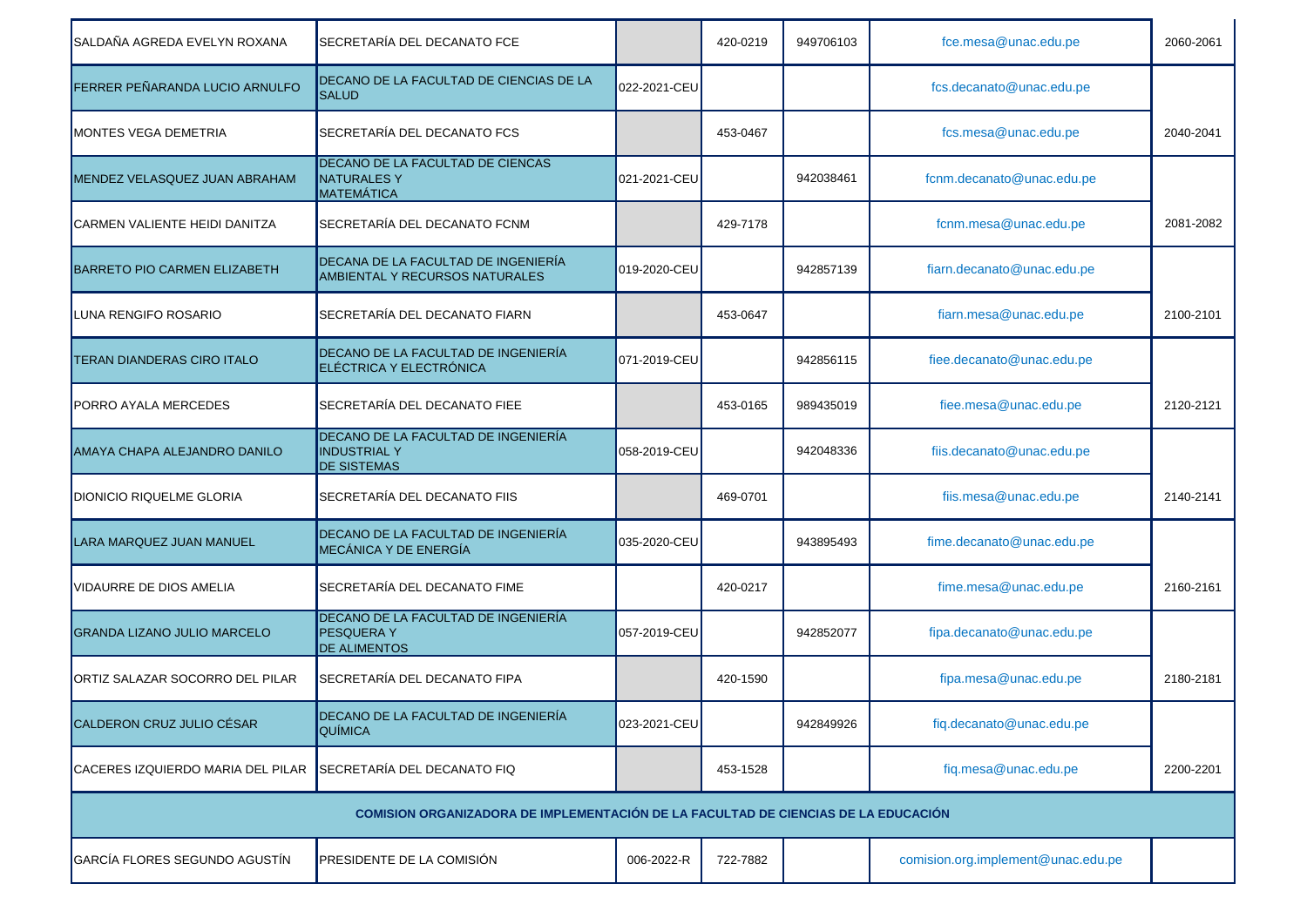| VIGO INGAR KATIA                                                       | SECRETARIA DE LA COMISIÓN                                                                                     | 006-2022-R                 |          |           |                                        |                    |  |  |  |  |
|------------------------------------------------------------------------|---------------------------------------------------------------------------------------------------------------|----------------------------|----------|-----------|----------------------------------------|--------------------|--|--|--|--|
| ALTAMIZA CHÁVEZ GUSTAVO ALBERTO                                        | <b>IMIEMBRO</b>                                                                                               | 006-2022-R                 |          |           |                                        |                    |  |  |  |  |
| <b>COMISIÓN DE FUNCIONAMIENTO DE LA UNAC EN LA PROVINCIA DE CAÑETE</b> |                                                                                                               |                            |          |           |                                        |                    |  |  |  |  |
| IMATAMOROS SAMPEN LAURA DEL<br>CARMEN                                  | <b>PRESIDENTA DE LA COMISIÓN ESPECIAL DE</b><br>FUNCIONAMIENTO DE LA UNAC EN LA PROVINCIA<br><b>DE CAÑETE</b> | 145-2022-R                 |          |           |                                        | 1117-1118-<br>1119 |  |  |  |  |
|                                                                        | DIRECCIONES DE ESCUELA PROFESIONAL                                                                            |                            |          |           |                                        |                    |  |  |  |  |
| DURAN HERRERA VICTOR HUGO                                              | DIRECTOR DE ESCUELA PROFESIONAL DE<br><b>CIENCIAS ADMINISTRATIVAS</b>                                         | 087-2022-R                 | 429-7296 | 953297802 | fca.escuela.administracion@unac.edu.pe | 2003               |  |  |  |  |
| HUANCA CALLASACA HUMBERTO RUBÉN CIENCIAS CONTABLES                     | DIRECTOR DE ESCUELA PROFESIONAL DE                                                                            | 094-2022-R                 | 429-3131 | 931980722 | fcc.escuela.contabilidad@unac.edu.pe   | 2023               |  |  |  |  |
| ABASTOS ABARCA DE PEREYRA MERY<br>JUANA                                | DIRECTORA DE ESCUELA DE ENFERMERÍA                                                                            | 175-2021-<br>D/FCS         | 453-0467 | 964338033 | fcs.escuela.enfermeria@unac.edu.pe     | 2043               |  |  |  |  |
| ZELA PACHECO LAURA MARGARITA                                           | <b>IDIRECTOR DE ESCUELA DE EDUCACIÓN FÍSICA</b>                                                               | 643-2021-R                 | 453-0467 | 942769073 | fcs.escuela.e.fisica@unac.edu.pe       | 2047               |  |  |  |  |
| <b>HOCES VARILLAS VICTOR AURELIO</b>                                   | DIRECTOR DE ESCUELA PROFESIONAL DE<br><b>CIENCIAS</b><br>ECONÓMICAS                                           | 112-2022-R                 | 420-0219 |           | fce.escuela.economia@unac.edu.pe       | 2065               |  |  |  |  |
|                                                                        | LÉVANO HUAMACCTO CARLOS ALBERTO DIRECTOR DE ESCUELA PROFESIONAL DE FÍSICA                                     | 002-2022-D-<br><b>FCNM</b> | 429-7178 | 975411745 | fcnm.escuela.fisica@unac.edu.pe        | 2083               |  |  |  |  |
| CASTILLO VALDIVIESO ABSALÓN                                            | DIRECTOR DE ESCUELA PROFESIONAL DE<br>MATEMÁTICA                                                              | 037-2022-D-<br><b>FCNM</b> | 429-7178 | 990528934 | fcnm.escuela.matematica@unac.edu.pe    | 2082               |  |  |  |  |
| TRUJILLO FLORES EDUARDO VALDEMAR                                       | <b>DIRECTOR DE ESCUELA PROFESIONAL DE</b><br>INGENIERÍA AMBIENTAL Y DE RECURSOS<br><b>NATURALES</b>           | 099-2022-R                 | 630-0408 | 993619725 | fiarn.escuela.ambientalyrn@unac.edu.pe | 2101               |  |  |  |  |
| SANTOS MEJÍA CÉSAR AUGUSTO                                             | DIRECTOR DE ESCUELA PROFESIONAL DE<br>INGENIERÍA ELÉCTRICA                                                    | 101-2022-R                 | 453-0165 | 941432480 | fiee.escuela.electrica@unac.edu.pe     | 2122               |  |  |  |  |
| BORJAS CASTAÑEDA JULIO CÉSAR                                           | <b>DIRECTOR DE ESCUELA PROFESIONAL DE</b><br>INGENIERÍA ELECTRÓNICA                                           | 132-2022-R                 | 453-0165 | 933772129 | fiee.escuela.electronica@unac.edu.pe   | 2124               |  |  |  |  |
| MORALES CHALCO OSMART RAUL                                             | DIRECTOR DE ESCUELA PROFESIONAL DE<br><b>INGENIERIA INDUSTRIAL</b>                                            | 318-2022-R.                | 469-0701 | 945372228 | fiis.escuela.industrial@unac.edu.pe    | 2149               |  |  |  |  |
| CASAZOLA CRUZ OSWALDO DANIEL                                           | DIRECTOR DE ESCUELA PROFESIONAL DE<br>INGENIERÍA DE SISTEMAS                                                  | 105-2022-R                 | 469-0701 | 993047642 | fiis.escuela.sistemas@unac.edu.pe      | 2150               |  |  |  |  |
| GAMARRA CHINCHAY ARTURO PERCEY                                         | DIRECTOR DE ESCUELA PROFESIONAL DE<br>INGENIERÍA MECÁNICA                                                     | 266-2022-R                 | 420-0217 | 999487463 | fime.escuela.mecanica@unac.edu.pe      | 2163               |  |  |  |  |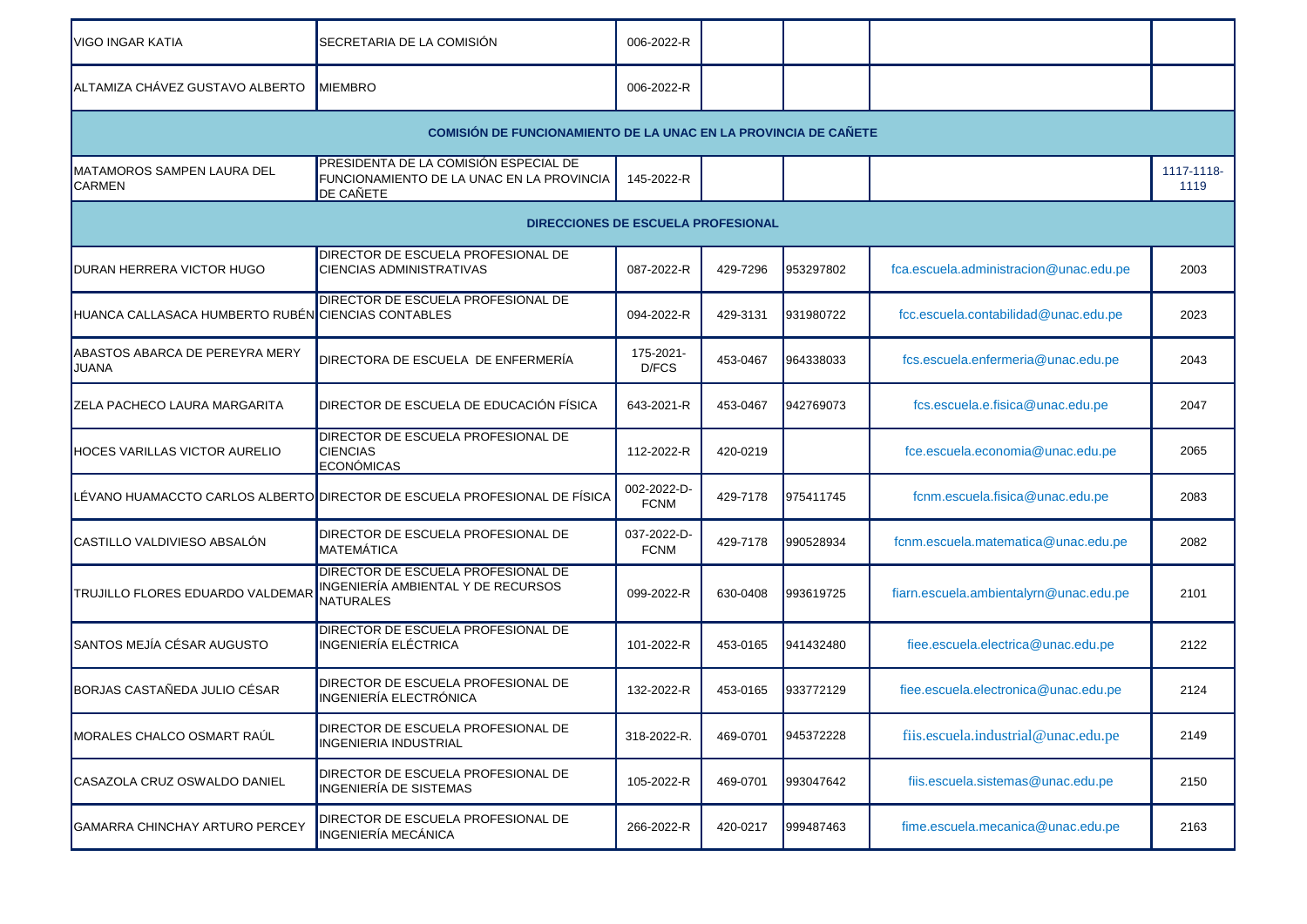| JAUREGUI NONGRADO NAPOLEÓN                               | DIRECTOR DE ESCUELA PROFESIONAL DE<br>INGENIERÍA EN ENERGÍA       | 267-2022-R                   | 420-0217 | 995643692 | fime.escuela.energia@unac.edu.pe    | 2167 |  |  |
|----------------------------------------------------------|-------------------------------------------------------------------|------------------------------|----------|-----------|-------------------------------------|------|--|--|
| ALVITES RUESTA WALTER                                    | DIRECTOR DE ESCUELA DE INGENIERÍA<br><b>PESQUERA</b>              | 129-2022-R                   | 420-1590 | 995157800 | fipa.escuela.pesquera@unac.edu.pe   | 2182 |  |  |
| MARTINEZ TORRES GERMÁN SAÚL                              | DIRECTOR DE ESCUELA PROFESIONAL DE<br>INGENIERÍA DE ALIMENTOS     | 169-2022-R                   | 420-1590 | 949208437 | fipa.escuela.alimentos@unac.edu.pe  | 2183 |  |  |
| REYNA MENDOZA GLADYS ENITH                               | DIRECTORA DE ESCUELA PROFESIONAL DE<br>INGENIERÍA QUÍMICA         | 168-2022-R                   | 453-1528 |           | fiq.escuela.quimica@unac.edu.pe     | 2203 |  |  |
|                                                          | OFICINAS DE TECNOLOGÍAS DE LA INFORMACIÓN DE LAS FACULTADES       |                              |          |           |                                     |      |  |  |
| ALEJOS IPANAQUÉ RUFINO                                   | JEFE DE LA OFICINA DE TECNOLOGÍA DE<br>INFORMACIÓN DE FCA         | 031-2022-D-<br><b>FCA</b>    | 429-7296 | 953297802 | fca.otic@unac.edu.pe                | 2007 |  |  |
| CÁRDENAS LARA NOEDING EDITH                              | JEFE DE LA OFICINA DE TECNOLOGÍA DE<br>INFORMACIÓN DE FCC         | 098-2021-<br><b>DFCC</b>     | 429-3131 | 959583910 | fcc.otic@unac.edu.pe                | 2029 |  |  |
| RAMÍREZ OLAYA RIGOBERTO PELAGIO                          | JEFE DE LA OFICINA DE TECNOLOGÍA DE<br><b>INFORMACIÓN DE FCE</b>  | 004-2022-<br><b>DFCE</b>     | 453-3052 | 989193334 | fce.otic@unac.edu.pe                | 2064 |  |  |
| ESPINOZA FLORES BRAULIO PEDRO                            | JEFE DE LA OFICINA DE TECNOLOGÍA DE<br><b>INFORMACIÓN DE FCS</b>  | 056-2021-<br>D/FCS           | 453-0467 |           | fcs.otic@unac.edu.pe                |      |  |  |
| TELLO BEDRIÑANA HERMINIA BERTHA                          | JEFE DE LA OFICINA DE TECNOLOGÍA DE<br>INFORMACIÓN DE FCNM        | 018-2022-<br><b>DFCNM</b>    | 429-7178 | 940719715 | fcnm.otic@unac.edu.pe               | 2086 |  |  |
| LEYVA HARO SERGIO                                        | JEFE DE LA OFICINA DE TECNOLOGÍA DE<br>INFORMACIÓN DE FIARN       | 145-2022-CF-<br><b>FIARN</b> | 630-0408 | 991665912 | fiarn.otic@unac.edu.pe              |      |  |  |
| CUZCANO RIVAS ABILIO BERNARDINO                          | JEFE DE LA OFICINA DE TECNOLOGÍA DE<br>INFORMACIÓN DE FIEE        | 150-2022-<br><b>CFFIEE</b>   | 453-0165 | 997025724 | fiee.otic@unac.edu.pe               | 2130 |  |  |
| RAMOS CHOQUEHUANCA ANGELINO<br>ABAD                      | JEFE DE LA OFICINA DE TECNOLOGÍA DE<br><b>INFORMACIÓN DE FIIS</b> | 020-2022-D-<br><b>FIIS</b>   | 469-0701 | 992972934 | fiis.otic@unac.edu.pe               | 2147 |  |  |
| <b>LQUIMICHE MELLY JORGE LUIS</b>                        | JEFE DE LA OFICINA DE TECNOLOGÍA DE<br>INFORMACIÓN DE FIME        | 060-2021-CF-<br><b>FIME</b>  | 420-0217 | 999735434 | fime.otic@unac.edu.pe               | 2170 |  |  |
| BELLODAS HURTADO MARY DORYS                              | JEFE DE LA OFICINA DE TECNOLOGÍA DE<br>INFORMACIÓN DE FIPA        | 004V-2022-<br><b>DFIPA</b>   | 420-1590 |           | fipa.otic@unac.edu.pe               | 2188 |  |  |
| RODRIGUEZ TARANCO OSCAR JUAN                             | JEFE DE LA OFICINA DE TECNOLOGÍA DE<br><b>INFORMACIÓN DE FIQ</b>  | 140-2021-<br><b>DFIQ</b>     | 453-1528 | 968517190 | fiq.otic@unac.edu.pe                | 2204 |  |  |
| DIRECTORES DE DEPARTAMENTOS ACÁDEMICOS DE LAS FACULTADES |                                                                   |                              |          |           |                                     |      |  |  |
| MAGUIÑA MENDOZA MARIO ARTURO                             | DIRECTOR DEL DEPARTAMENTO ACADÉMICO DE<br>LA FCA                  | 024-2021-CEU                 | 429-7296 | 940428041 | fca.dpto.administracion@unac.edu.pe | 2003 |  |  |
| REYES ZELADA MARCO ANTONIO                               | DIRECTOR DEL DEPARTAMENTO ACADÉMICO DE<br>LA FCC                  | 037-2020-CEU                 | 429-3131 | 999752988 | fcc.dpto.contabilidad@unac.edu.pe   | 2022 |  |  |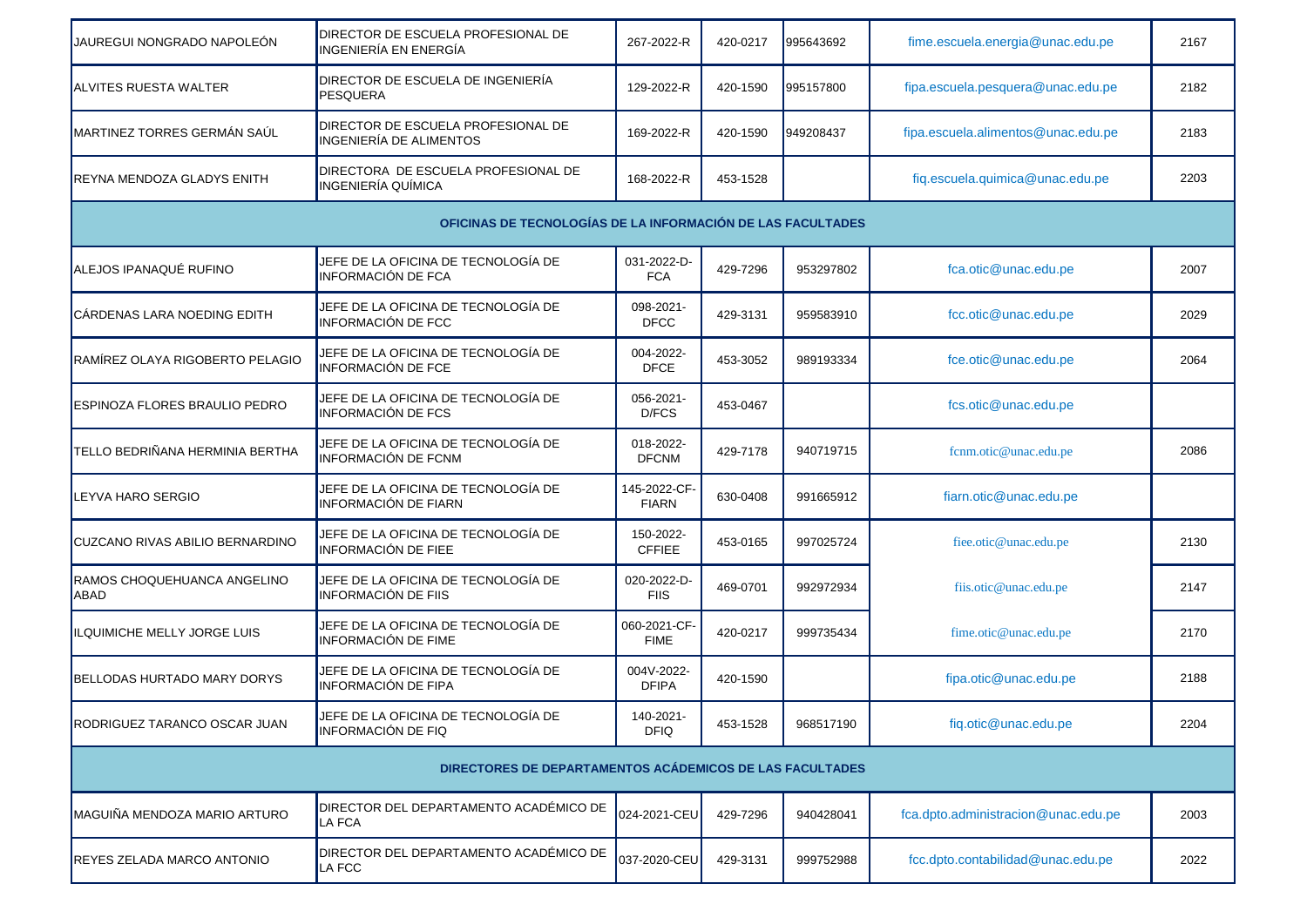| POMALAYA VERÁSTEGUI RICARDO LUIS             | DIRECTOR DEL DEPARTAMENTO ACADÉMICO DE<br><b>LA FCE</b>                 | 117-2022-R                 | 420-0219 | 998545289 | fce.dpto.economia@unac.edu.pe     |  |
|----------------------------------------------|-------------------------------------------------------------------------|----------------------------|----------|-----------|-----------------------------------|--|
| LÓPEZ DE GÓMEZ ANA ELVIRA                    | DIRECTORA DEL DEPARTAMENTO ACADÉMICO<br><b>DE ENFERMARÍA-FCS</b>        | 024-2021-CEU               | 453-0467 |           | fcs.dpto.enfermeria@unac.edu.pe   |  |
| <b>ZUTA ARRIOLA NOEMI</b>                    | DIRECTOR DEL DEPARTAMENTO ACADÉMICO DE<br>EDUCACIÓN FÍSICA- FCS         | 024-2021-CEU               | 453-0467 | 964353795 | fcs.dpto.e.fisica@unac.edu.pe     |  |
| ALVA ZAVALETA ROLANDO JUAN                   | DIRECTOR DEL DEPARTAMENTO ACADÉMICO DE<br>FÍSICA - FCNM                 | 071-2021-D-<br><b>FCNM</b> | 429-7178 | 971992955 | fcnm.dpto.fisica@unac.edu.pe      |  |
| MONTORO ALEGRE EDINSON RAUL                  | DIRECTOR DEL DEPARTAMENTO ACADÉMICO DE<br>MATEMÁTICA - FCNM             | 024-2021-CEU               | 429-7178 | 989450649 | fcnm.dpto.matematica@unac.edu.pe  |  |
| LEYVA HARO SERGIO                            | <b>IDIRECTOR DEL DEPARTAMENTO ACADÉMICO DE</b><br>LA FIARN              | 259-022-R                  | 453-0647 | 991665912 | fiarn.dpto.ambiental@unac.edu.pe  |  |
| TEJADA CABANILLAS ADAN ALMIRCAR              | DIRECTOR DEL DEPARTAMENTO ACADÉMICO DE<br><b>INGENIERÍA ELÉCTRICA</b>   | 100-2022-R                 | 453-0165 |           | fiee.dpto.electrica@unac.edu.pe   |  |
| ASTOCÓNDOR VILLAR JACOB                      | DIRECTOR DEL DEPARTAMENTO ACADÉMICO DE<br><b>INGENIERÍA ELECTRÓNICA</b> | 037-2020-CEU               | 453-0165 | 998528723 | fiee.dpto.electronica@unac.edu.pe |  |
| FARFÁN GARCIA JOSÉ                           | DIRECTOR DEL DEPARTAMENTO ACADÉMICO DE<br><b>INGENIERÍA INDUSTRIAL</b>  | 024-2021-CEU               | 469-0701 | 941557460 | fiis.dpto.industrial@unac.edu.pe  |  |
| ZEVALLOS VERA ERIKA JUANA                    | DIRECTORA DEL DEPARTAMENTO ACADÉMICO<br>DE INGENIERÍA DE SISTEMAS       | 024-2021-CEU               | 469-0701 | 942074503 | fiis.dpto.sistemas@unac.edu.pe    |  |
| <b>SANTOS FLORES TEODOMIRO</b>               | DIRECTOR DEL DEPARTAMENTO ACADÉMICO DE<br><b>INGENIERÍA MECÁNICA</b>    | 037-2020-CEU               | 420-0217 | 961000428 | fime.dpto.mecanica@unac.edu.pe    |  |
| LOAYZA HUAMÁN EMILIANO                       | DIRECTOR DEL DEPARTAMENTO ACADÉMICO DE<br><b>INGENIERÍA EN ENERGÍA</b>  | 265-2022-R                 | 420-0217 | 993697938 | fime.dpto.energia@unac.edu.pe     |  |
| QUESQUEN FERNÁNDEZ ROBERTO<br><b>ORLANDO</b> | DIRECTOR DEL DEPARTAMENTO ACADÉMICO DE<br><b>INGENIERÍA PESQUERA</b>    | 035V-2022-<br><b>DFIPA</b> | 420-1590 | 960705709 | fipa.dpto.pesquera@unac.edu.pe    |  |
| <b>HIGINIO RUBIO ALEXIS</b>                  | DIRECTOR DEL DEPARTAMENTO ACADÉMICO DE<br><b>INGENIERÍA DE ALIMENTO</b> | 024-2021-CEU               | 420-1590 | 988102988 | fipa.dpto.alimentos@unac.edu.pe   |  |
| SUERO IQUIAPAZA POLICARPO AGATÓN             | DIRECTOR DEL DEPARTAMENTO ACADÉMICO DE<br><b>INGENIERÍA QUÍMICA</b>     | 024-2021-CEU               | 453-1528 |           | fiq.dpto.quimica@unac.edu.pe      |  |
|                                              | DIRECTORES DE UNIDADES DE POSGRADO                                      |                            |          |           |                                   |  |
| HUARCAYA GODOY MADISON                       | UPG-FCA. DIRECTOR DE LA UNIDAD DE<br>POSGRADO                           | 156-2021-R                 | 429-7296 | 996712882 | fca.posgrado@unac.edu.pe          |  |
| Barco Calle Edith Socorro                    | Secretaria                                                              |                            |          | 928376916 | esbarcoc@unac.edu.pe              |  |
| ARGOTE LAZÓN LINA                            | UPG-FCC. DIRECTORA DE LA UNIDAD DE<br>POSGRADO                          | 521-2021-R                 | 429-3131 | 987579230 | fcc.posgrado@unac.edu.pe          |  |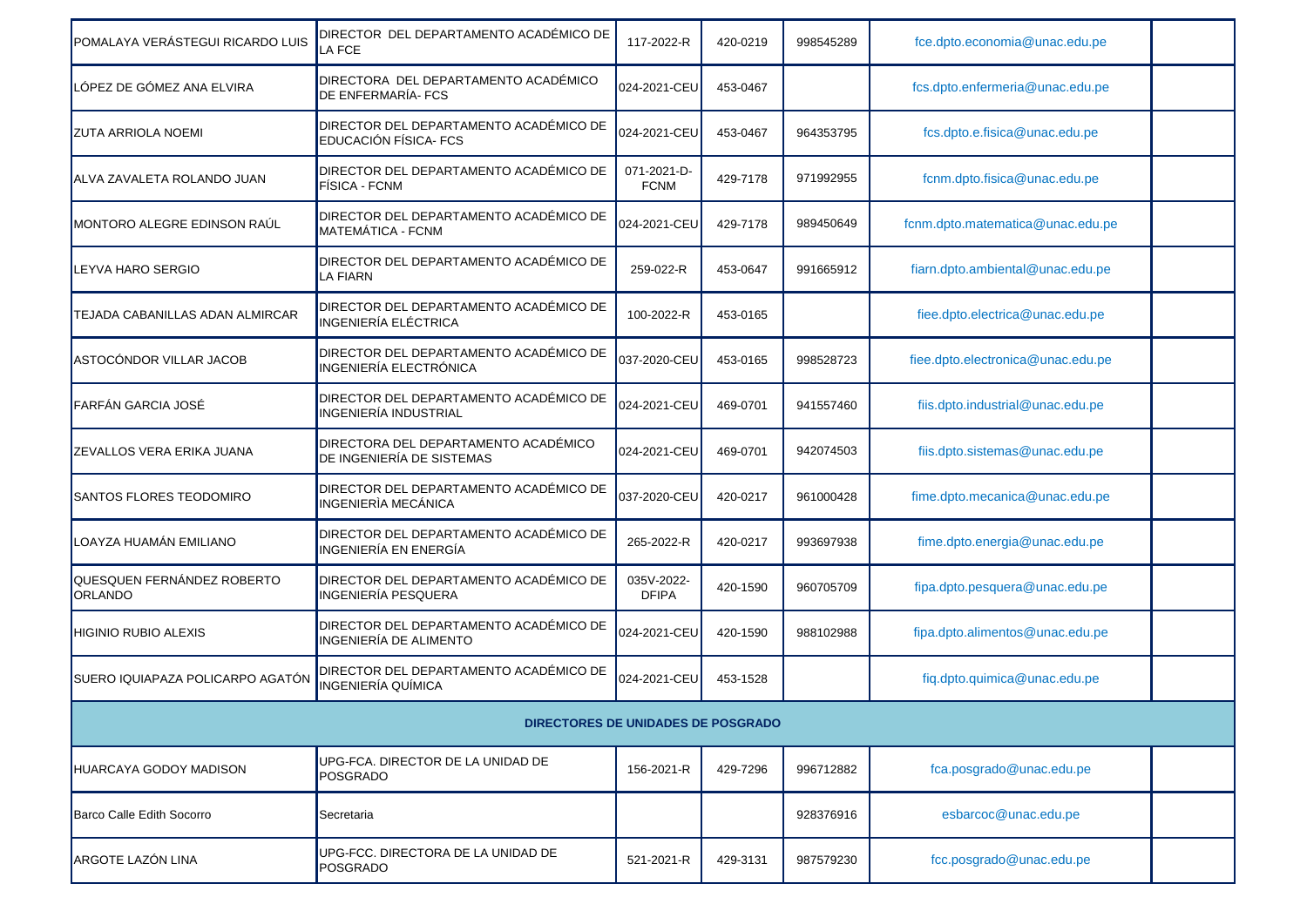| <b>Godoy Morales Ysabel</b>               | Secretaria                                       |                            |          | 997278045 |                            |  |
|-------------------------------------------|--------------------------------------------------|----------------------------|----------|-----------|----------------------------|--|
| MONCADA SALCEDO LUIS ENRIQUE              | UPG-FCE. DIRECTOR DE LA UNIDAD DE<br>POSGRADO    | 568-2020-R                 | 420-0219 | 995284077 | fce.posgrado@unac.edu.pe   |  |
| De Los Santos Gutiérrez Mary Rosa         | Secretaria                                       |                            |          | 919443442 | mrdelossantosg@unac.edu.pe |  |
| LEÓN ZÁRATE ELMER ALBERTO                 | UPG-FCNM. DIRECTOR DE LA UNIDAD DE<br>POSGRADO   | 004-2022-D-<br><b>FCNM</b> | 429-7178 | 950057113 | fcnm.posgrado@unac.edu.pe  |  |
| Altamirano Berrocal Sandra Angela         | Secretaria                                       |                            |          | 928125562 |                            |  |
| SICCHA MACASSI ANA LUCY                   | UPG-FCS. DIRECTORA DE LA UNIDAD DE<br>POSGRADO   | 014-2022-R                 | 453-0467 |           | fcs.posgrado@unac.edu.pe   |  |
|                                           | Secretaria                                       |                            |          |           |                            |  |
| VALDERRAMA ROJAS MARIA TERESA             | UPG-FIARN, DIRECTORA DE LA UNIDAD DE<br>POSGRADO | 177-2021-R                 | 453-0647 | 922480710 | fiarn.posgrado@unac.edu.pe |  |
| Salgado Alegre Graciela                   | Secretaria                                       |                            |          | 933105966 |                            |  |
| DAMAS NIÑO MARCELO NEMESIO                | UPG-FIEE, DIRECTOR DE LA UNIDAD DE<br>POSGRADO   | 103-2022-R                 | 453-0165 | 998076363 | fiee.posgrado@unac.edu.pe  |  |
| Acuña Paulino Milagros Noelly             | Secretaria                                       |                            |          | 932123585 | mnacunap@unac.edu.pe       |  |
| HURTADO DIANDERAS SMITH EULOGIO<br>CARLOS | UPG-FIIS. DIRECTOR DE LA UNIDAD DE<br>POSGRADO   | 142-2022-R                 | 469-0701 |           | fiis.posgrado@unac.edu.pe  |  |
| Diego Soto Gino Arturo                    | Secretario                                       |                            |          | 949860656 | gadiegos@unac.edu.pe       |  |
| CALDAS BASAURI ALFONSO SANTIAGO           | UPG- FIME. DIRECTOR DE LA UNIDAD DE<br>POSGRADO  | 019-2021-R                 | 420-0217 | 973923794 | fime.posgrado@unac.edu.pe  |  |
| Ramos Morón Rosa Esperanza                | Secretaria                                       |                            |          | 980652854 | reramosm@unac.edu.pe       |  |
| GARCÍA TALLEDO ENRIQUE GUSTAVO            | UPG- FIPA. DIRECTOR DE LA UNIDAD DE<br>POSGRADO  | 005-2022-R                 | 420-1590 |           | fipa.posgrado@unac.edu.pe  |  |
| Carrillo Carmen Aurora                    | Secretaria                                       |                            |          | 956314453 |                            |  |
| SANEZ FALCÓN LIDA CARMEN                  | UPG- FIQ. DIRECTORA DE LA UNIDAD DE<br>POSGRADO  | 102-2022-R                 | 453-1528 |           | fiq.posgrado@unac.edu.pe   |  |
| Cuya Huaringa Vanessa Maria               | Secretaria                                       |                            |          | 997478302 | vmcuyah@unac.edu.pe        |  |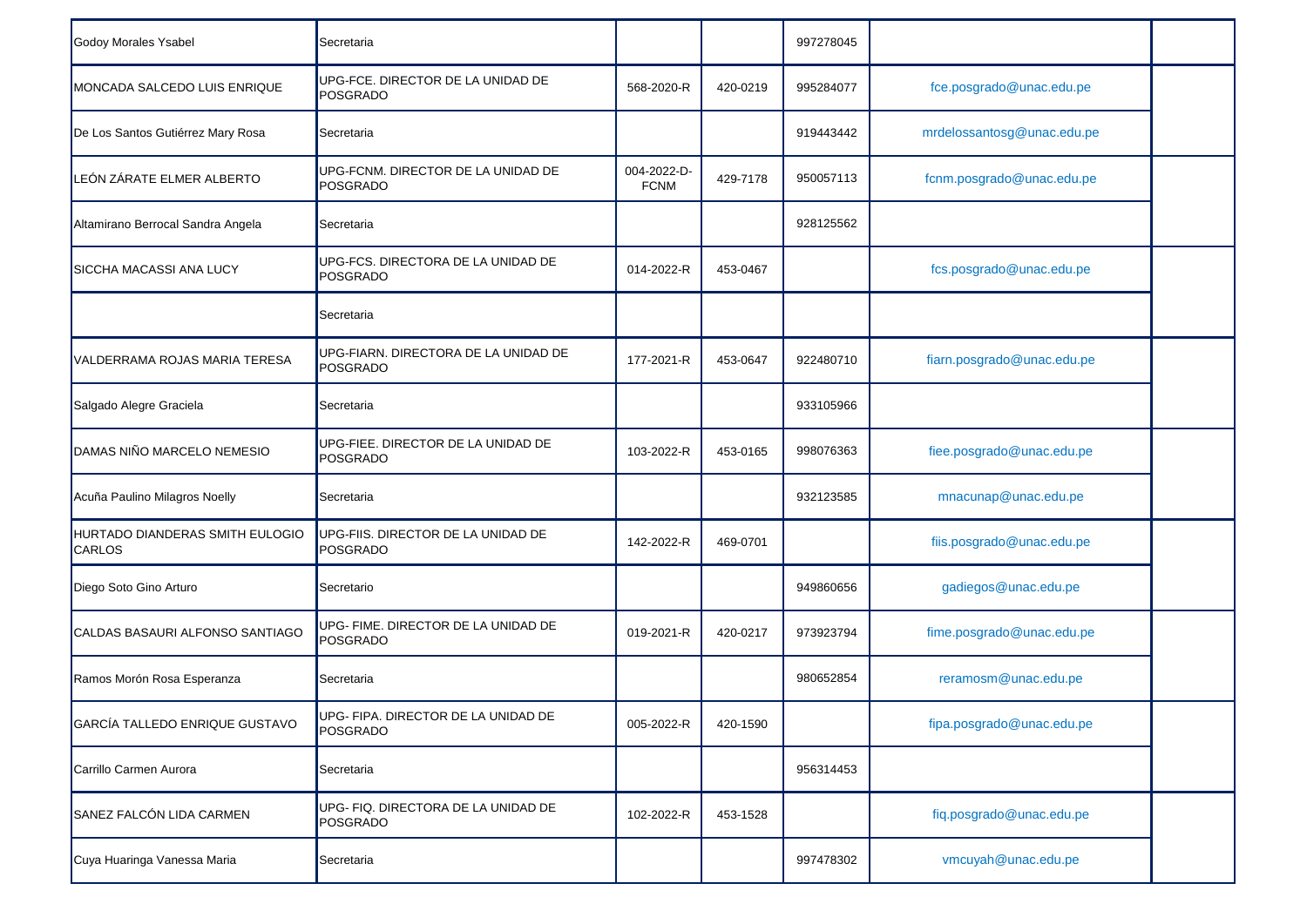|                                  | DIRECTORES DE UNIDADES DE INVESTIGACIÓN                |                              |  |           |                                 |  |  |  |  |
|----------------------------------|--------------------------------------------------------|------------------------------|--|-----------|---------------------------------|--|--|--|--|
| VIGO AMBULODIGUE JOSÉ GONZALO    | DIRECTOR DE LA UNIDAD DE INVESTIGACIÓN DE<br>LA FCA.   | 054-2021-D-<br><b>FCA</b>    |  | 942992359 | fca.investigacion@unac.edu.pe   |  |  |  |  |
| Carhuajulca Yrene Aideli         | Secretaria                                             |                              |  | 922241262 |                                 |  |  |  |  |
| CABALLERO MONTAÑEZ RAUL WALTER   | DIRECTOR DE LA UNIDAD DE INVESTIGACIÓN DE<br>LA FCC.   | 231-2022-R                   |  | 999362685 | fcc.investigacion@unac.edu.pe   |  |  |  |  |
| Véliz Dávila Regina Felicia      | Secretaria                                             |                              |  | 949718722 | rfvelizd@unac.edu.pe            |  |  |  |  |
| TORRES QUIROZ ALMINTOR GIOVANNI  | DIRECTOR DE LA UNIDAD DE INVESTIGACIÓN DE<br>LA FCE.   | 329-2022-R.                  |  |           | fce.investigacion@unac.edu.pe   |  |  |  |  |
| Sanz Gutiérrez Lucía Enriqueta   | Secretaria                                             |                              |  | 950805529 | lesanzg@unac.edu.pe             |  |  |  |  |
| LOZANO BARTRA WHUALKUER ENRIQUE  | DIRECTOR DE LA UNIDAD DE INVESTIGACIÓN DE<br>LA FCNM.  | 003-2022-<br><b>DFCNM</b>    |  | 980533103 | fcnm.investigacion@unac.edu.pe  |  |  |  |  |
| Pillaca Grande Diana             | Secretaria                                             |                              |  | 970384954 | srrivash@unac.edu.pe            |  |  |  |  |
| CHALCO CASTILLO NANCY SUSANA     | DIRECTOR DE LA UNIDAD DE INVESTIGACIÓN DE<br>LA FCS.   | 160-2022-R                   |  | 959880811 | fcs.investigacion@unac.edu.pe   |  |  |  |  |
| Ponce Margot                     | Secretaria                                             |                              |  |           |                                 |  |  |  |  |
| BACA NEGLIA MÁXIMO FIDEL         | DIRECTOR DE LA UNIDAD DE INVESTIGACIÓN DE<br>LA FIARN. | 337-2021-CF-<br><b>FIARN</b> |  |           | fiarn.investigacion@unac.edu.pe |  |  |  |  |
| Tuanama Ramírez María Josefa     | Secretaria                                             |                              |  | 910609573 | mjtuanamar@unac.edu.pe          |  |  |  |  |
| RUBIÑOS JIMÉNEZ SANTIAGO LINDER  | DIRECTOR DE LA UNIDAD DE INVESTIGACIÓN DE<br>LA FIEE.  | 082-2022-R                   |  | 989699595 | fiee.investigacion@unac.edu.pe  |  |  |  |  |
| Peláez Tafur Lizeth              | Secretaria                                             |                              |  | 989807127 |                                 |  |  |  |  |
| SUAREZ RODRIGUEZ CHRISTIÁN JESÚS | DIRECTOR DE LA UNIDAD DE INVESTIGACIÓN DE<br>LA FIIS.  | 170-2022-R                   |  |           | fiis.investigacion@unac.edu.pe  |  |  |  |  |
|                                  | Secretaria                                             |                              |  |           |                                 |  |  |  |  |
| DIAZ LEIVA NELSON ALBERTO        | DIRECTOR DE LA UNIDAD DE INVESTIGACIÓN DE<br>LA FIME.  | 276-2022-R                   |  | 983594794 | fime.investigacion@unac.edu.pe  |  |  |  |  |
|                                  | Secretaria                                             |                              |  |           |                                 |  |  |  |  |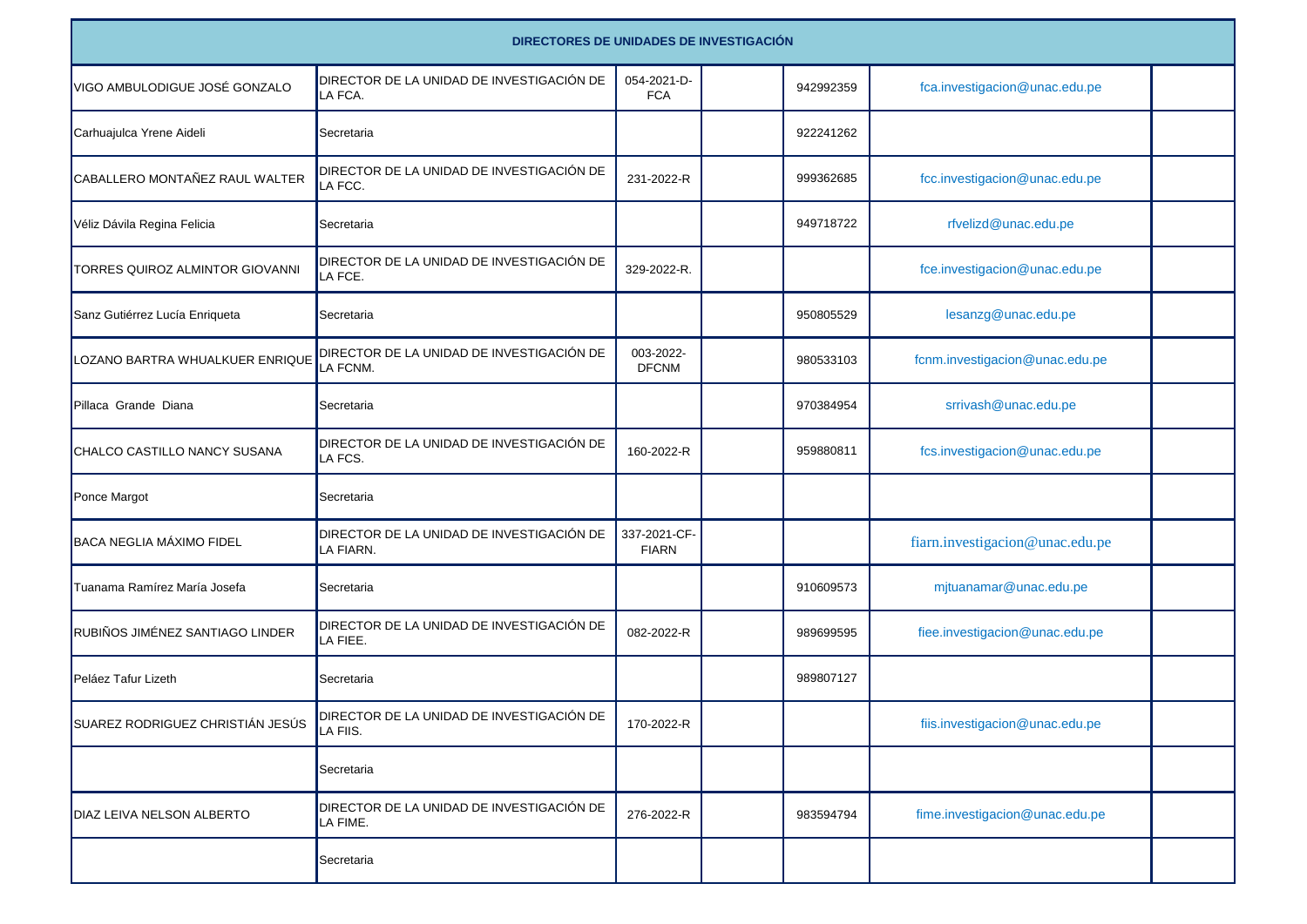| VALDIVIA ZUTA JUAN                                                                           | DIRECTOR DE LA UNIDAD DE INVESTIGACIÓN DE<br>LA FIPA.                                          | 277-2022-R     |            | 985518404 | fipa.investigacion@unac.edu.pe |  |  |  |  |  |  |
|----------------------------------------------------------------------------------------------|------------------------------------------------------------------------------------------------|----------------|------------|-----------|--------------------------------|--|--|--|--|--|--|
| Eca Chero Rosa María                                                                         | Secretaria                                                                                     |                |            | 945301742 | rmecac@unac.edu.pe             |  |  |  |  |  |  |
| CARRASCO VENEGAS LUIS AMÉRICO                                                                | DIRECTOR DE LA UNIDAD DE INVESTIGACIÓN DE<br>LA FIQ.                                           | 294-2022-R     |            | 946034991 | fiq.investigacion@unac.edu.pe  |  |  |  |  |  |  |
| Padilla Ortiz Estefani Gladys                                                                | Secretaria                                                                                     |                |            | 934888122 | egpadillao@unac.edu.pe         |  |  |  |  |  |  |
| <b>INSTITUTO DE TRANSPORTES UNAC</b>                                                         |                                                                                                |                |            |           |                                |  |  |  |  |  |  |
| GARGUREVICH OLIVA ANTERO<br><b>GRIMALDO</b>                                                  | COORDINADOR ESPECIALIZADO DEL CENTRO DE<br>PRODUCCIÓN "INSTITUTO DE TRANSPORTES DE<br>LA UNAC" | 212-2022-R     | 4654914    | 988916641 |                                |  |  |  |  |  |  |
|                                                                                              | OFICINA DE REGISTROS ACADÉMICOS http://oraa.unac.edu.pe/                                       |                |            |           |                                |  |  |  |  |  |  |
| HORARIO DE ATENCIÓN PRESENCIAL: Martes y Jueves de 10:00 a 13:00 horas y 14:00 a 16:00 horas |                                                                                                |                |            |           |                                |  |  |  |  |  |  |
| REINOSO PALACIOS ARTEMIO RUBÉN                                                               | DIRECTOR DE LA OFICINA DE REGISTROS Y<br>ARCHIVOS ACADÉMICOS                                   | 009-2022-R     | 4293941    | 942054520 |                                |  |  |  |  |  |  |
| BELLO FLORES NANCY VERÓNICA                                                                  | JEFA DE LA UNIDAD DE REGISTROS ACADÉMICOS                                                      | 024-2022-R     |            | 989830488 | oraa@unac.edu.pe               |  |  |  |  |  |  |
| <b>RETAMOZO PASACHE ARLETT</b>                                                               | <b>SECRETARIA</b>                                                                              |                | 01 4293941 | 973059038 |                                |  |  |  |  |  |  |
| OPERADOR (A) RESPONSABLE DE LAS FACULTADES DE LA OFICINA DE REGISTROS Y ARCHIVOS ACADÉMICOS  |                                                                                                |                |            |           |                                |  |  |  |  |  |  |
| SÁNCHEZ SÁNCHEZ IRENE                                                                        | FACULTAD DE CIENCIAS ADMINISTRATIVAS (FCA)                                                     | 4293941        |            | 956370303 | fca.oraa@unac.edu.pe           |  |  |  |  |  |  |
|                                                                                              | FACULTAD DE CIENCIAS NATURALES Y<br><b>MATEMATICA</b><br>(FCNM)                                |                |            |           | fcnm.oraa@unac.edu.pe          |  |  |  |  |  |  |
|                                                                                              | FACULTAD DE INGENIERÍA AMBIENTAL Y<br><b>RECURSOS NAT.</b>                                     |                |            |           | fiarn@unac.edu.pe              |  |  |  |  |  |  |
| <b>ESPINOZA CORNEJO MARIA SOLEDAD</b>                                                        | <b>FACULTAD DE CIENCIAS DE LA SALUD</b>                                                        | 4293941        |            | 993813189 | fcs.oraa@unac.edu.pe           |  |  |  |  |  |  |
|                                                                                              | POSGRADO Y SEGUNDA ESPECIALIDAD                                                                |                |            |           |                                |  |  |  |  |  |  |
|                                                                                              | FACULTAD DE INGENIERÍA INDUSTRIAL Y<br><b>SISTEMAS</b>                                         |                |            |           | fiis.oraa@unac.edu.pe          |  |  |  |  |  |  |
| CORZO QUESADA ESPERANZA                                                                      | FACULTAD DE INGENIERÍA ELÉCTRICA Y<br>ELECTRÓNICA                                              | $A$ 2030 $A$ 1 |            |           | fiee.oraa@unac.edu.pe          |  |  |  |  |  |  |
|                                                                                              |                                                                                                |                |            |           |                                |  |  |  |  |  |  |